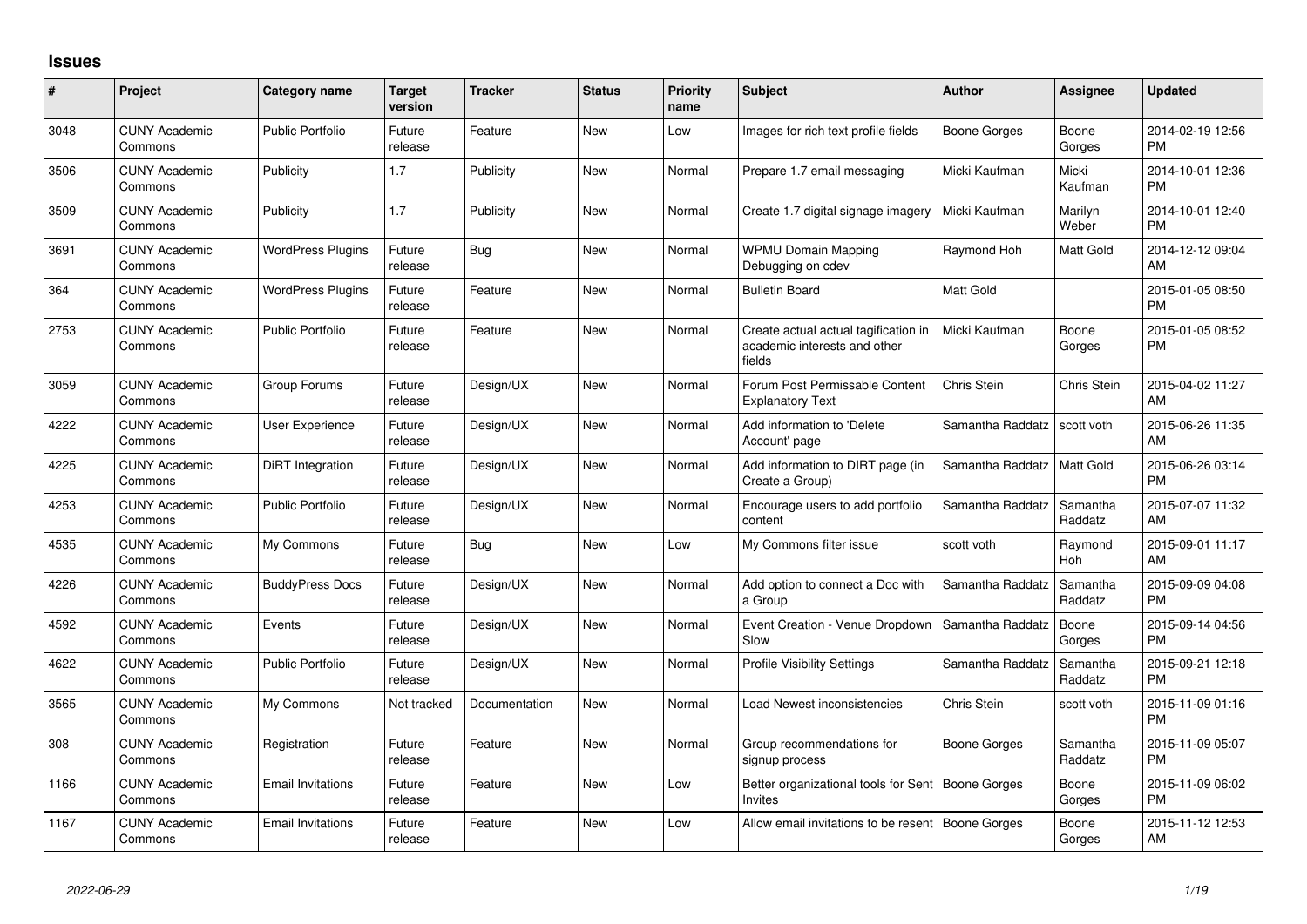| $\#$ | <b>Project</b>                  | Category name             | <b>Target</b><br>version | <b>Tracker</b> | <b>Status</b> | <b>Priority</b><br>name | Subject                                                                                                                                               | <b>Author</b>           | Assignee            | <b>Updated</b>                |
|------|---------------------------------|---------------------------|--------------------------|----------------|---------------|-------------------------|-------------------------------------------------------------------------------------------------------------------------------------------------------|-------------------------|---------------------|-------------------------------|
| 4972 | <b>CUNY Academic</b><br>Commons | Analytics                 | Not tracked              | Bug            | <b>New</b>    | Normal                  | <b>Newsletter Analytics</b>                                                                                                                           | Stephen Real            | Matt Gold           | 2015-12-09 12:54<br><b>PM</b> |
| 5183 | <b>CUNY Academic</b><br>Commons | Social Paper              | Future<br>release        | Design/UX      | <b>New</b>    | Normal                  | Creating a new paper when<br>viewing an existing paper                                                                                                | Raffi<br>Khatchadourian | Samantha<br>Raddatz | 2016-02-02 12:09<br><b>PM</b> |
| 5052 | <b>CUNY Academic</b><br>Commons | Social Paper              | Future<br>release        | Feature        | <b>New</b>    | Low                     | Sentence by sentence or line by<br>line comments (SP suggestion #3)                                                                                   | Marilyn Weber           | Boone<br>Gorges     | 2016-02-11 10:24<br><b>PM</b> |
| 5058 | <b>CUNY Academic</b><br>Commons | Social Paper              | Future<br>release        | Feature        | <b>New</b>    | Low                     | Can there be a clearer signal that<br>even when comments have<br>already been made you add<br>comments by clicking on the side?<br>(SP suggestion #5) | Marilyn Weber           | Samantha<br>Raddatz | 2016-02-11 10:24<br><b>PM</b> |
| 5205 | <b>CUNY Academic</b><br>Commons | Social Paper              | Future<br>release        | Feature        | <b>New</b>    | Normal                  | Social Paper folders                                                                                                                                  | Marilyn Weber           |                     | 2016-02-11 10:24<br><b>PM</b> |
| 5282 | <b>CUNY Academic</b><br>Commons | Social Paper              | Future<br>release        | Bug            | <b>New</b>    | Normal                  | Replying via email directs to paper<br>but not individual comment.                                                                                    | Marilyn Weber           | Raymond<br>Hoh      | 2016-03-02 01:48<br><b>PM</b> |
| 5298 | <b>CUNY Academic</b><br>Commons |                           | Not tracked              | Publicity      | New           | Normal                  | Survey Pop-Up Text                                                                                                                                    | Samantha Raddatz        | Samantha<br>Raddatz | 2016-03-22 12:27<br><b>PM</b> |
| 3657 | <b>CUNY Academic</b><br>Commons | WordPress (misc)          | Not tracked              | Feature        | New           | Normal                  | Create alert for GC email<br>addresses                                                                                                                | <b>Matt Gold</b>        | Matt Gold           | 2016-04-14 11:29<br><b>PM</b> |
| 5397 | <b>CUNY Academic</b><br>Commons | Social Paper              | Future<br>release        | Feature        | New           | Normal                  | frustrating to have to<br>enable/disable in SP                                                                                                        | Marilyn Weber           | Samantha<br>Raddatz | 2016-04-20 03:39<br><b>PM</b> |
| 5053 | <b>CUNY Academic</b><br>Commons | Social Paper              | Future<br>release        | Feature        | New           | Low                     | Scrollable menu to add readers<br>(SP suggestion #4)                                                                                                  | Marilyn Weber           | Samantha<br>Raddatz | 2016-04-21 05:21<br><b>PM</b> |
| 5488 | <b>CUNY Academic</b><br>Commons | Social Paper              | Future<br>release        | Bug            | <b>New</b>    | Normal                  | Add a "last edited by" field to<br>Social Paper group directories                                                                                     | Boone Gorges            |                     | 2016-04-21 10:05<br><b>PM</b> |
| 5489 | <b>CUNY Academic</b><br>Commons | Social Paper              | Future<br>release        | Feature        | <b>New</b>    | Normal                  | Asc/desc sorting for Social Paper<br>directories                                                                                                      | Boone Gorges            |                     | 2016-04-21 10:06<br><b>PM</b> |
| 5679 | <b>CUNY Academic</b><br>Commons | Analytics                 | Not tracked              | Feature        | <b>New</b>    | Normal                  | Logged In Users for GA                                                                                                                                | <b>Valerie Townsend</b> | Valerie<br>Townsend | 2016-06-11 09:49<br>AM        |
| 6078 | <b>CUNY Academic</b><br>Commons | <b>Blogs (BuddyPress)</b> | Future<br>release        | Feature        | <b>New</b>    | Normal                  | <b>Explore Adding Network Blog</b><br>Metadata Plugin                                                                                                 | Luke Waltzer            | Luke Waltzer        | 2016-10-11 10:29<br><b>PM</b> |
| 5182 | <b>CUNY Academic</b><br>Commons | Social Paper              | Future<br>release        | Design/UX      | New           | Normal                  | "Publishing" a private paper on<br>social paper?                                                                                                      | Raffi<br>Khatchadourian | Boone<br>Gorges     | 2016-10-13 04:12<br><b>PM</b> |
| 6332 | <b>CUNY Academic</b><br>Commons | WordPress (misc)          | Future<br>release        | Feature        | <b>New</b>    | Normal                  | Allow uploaded files to be marked<br>as private in an ad hoc way                                                                                      | <b>Boone Gorges</b>     |                     | 2016-10-17 11:41<br><b>PM</b> |
| 6389 | <b>CUNY Academic</b><br>Commons | <b>BuddyPress Docs</b>    | Future<br>release        | Feature        | <b>New</b>    | Low                     | Make Discussion Area Visible<br>When Editing a Doc                                                                                                    | Luke Waltzer            | Boone<br>Gorges     | 2016-10-21 04:16<br><b>PM</b> |
| 5199 | <b>CUNY Academic</b><br>Commons | Social Paper              | Future<br>release        | Feature        | New           | Normal                  | add tables to the SP editor                                                                                                                           | Marilyn Weber           |                     | 2016-10-24 11:27<br>AM        |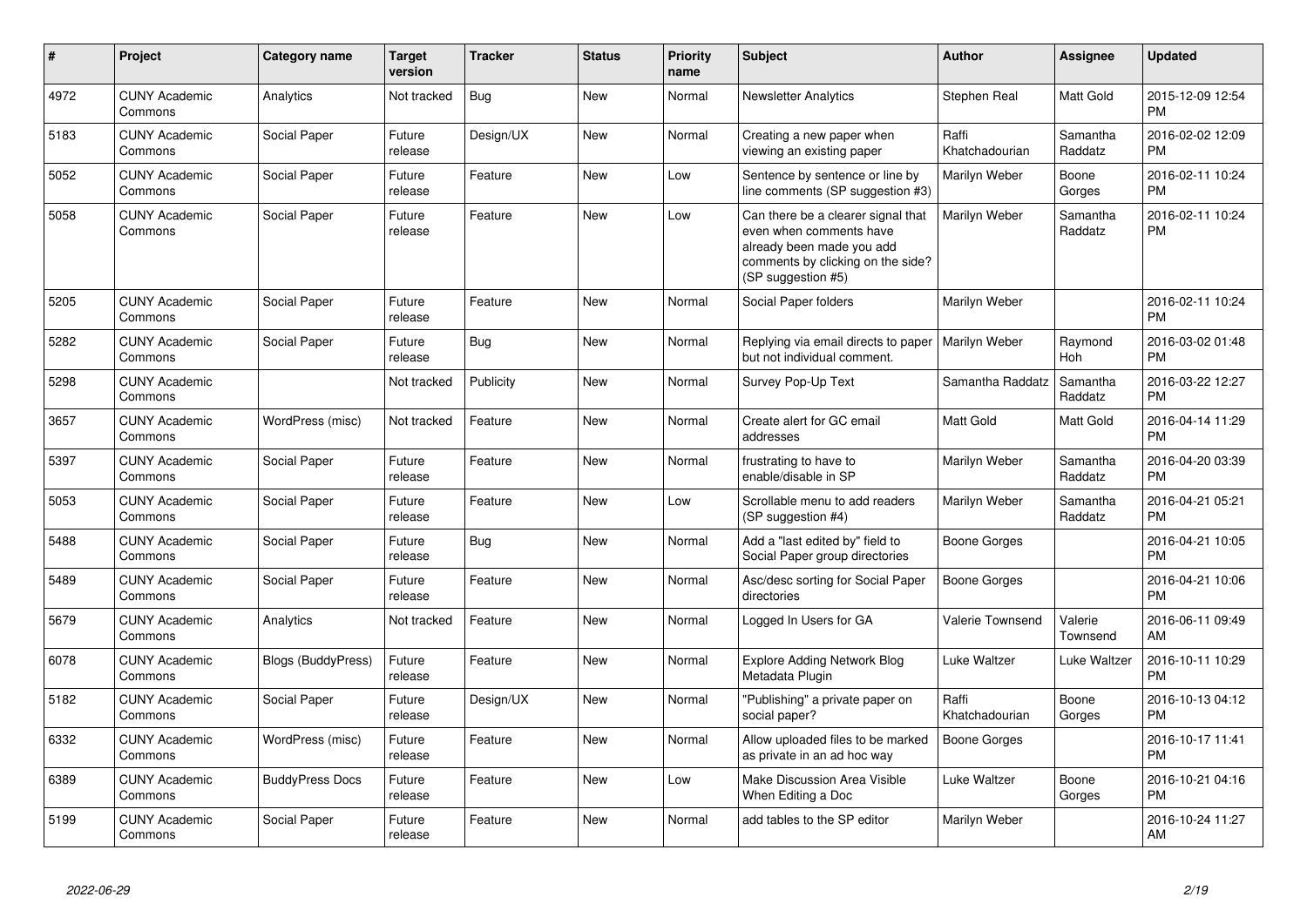| #    | <b>Project</b>                  | Category name            | <b>Target</b><br>version | <b>Tracker</b> | <b>Status</b> | <b>Priority</b><br>name | <b>Subject</b>                                                                            | <b>Author</b>           | Assignee            | <b>Updated</b>                |
|------|---------------------------------|--------------------------|--------------------------|----------------|---------------|-------------------------|-------------------------------------------------------------------------------------------|-------------------------|---------------------|-------------------------------|
| 6749 | <b>CUNY Academic</b><br>Commons | Events                   | Future<br>release        | Bug            | <b>New</b>    | Low                     | BPEO iCal request can trigger<br>very large number of DB queries                          | Boone Gorges            | Raymond<br>Hoh      | 2016-11-15 10:09<br><b>PM</b> |
| 6755 | <b>CUNY Academic</b><br>Commons | WordPress (misc)         | Future<br>release        | Bug            | <b>New</b>    | Normal                  | Cannot Deactivate Plugin                                                                  | Laura Kane              |                     | 2016-11-16 01:12<br><b>PM</b> |
| 6665 | <b>CUNY Academic</b><br>Commons |                          | Not tracked              | Publicity      | <b>New</b>    | Normal                  | Dead Link in 1.10 announcement<br>post                                                    | Paige Dupont            | <b>Stephen Real</b> | 2016-12-01 03:11<br><b>PM</b> |
| 7624 | <b>CUNY Academic</b><br>Commons | BuddyPress (misc)        | Future<br>release        | Design/UX      | <b>New</b>    | Normal                  | <b>BP</b> Notifications                                                                   | Luke Waltzer            | Paige Dupont        | 2017-02-08 10:43<br><b>PM</b> |
| 7928 | <b>CUNY Academic</b><br>Commons | Group Forums             | Not tracked              | Bug            | <b>New</b>    | Normal                  | Duplicate Forum post                                                                      | Luke Waltzer            | Raymond<br>Hoh      | 2017-04-11 09:27<br><b>PM</b> |
| 4481 | <b>CUNY Academic</b><br>Commons | Events                   | Future<br>release        | Feature        | New           | Normal                  | Group admins/mods should have<br>the ability to unlink an event from<br>the group         | <b>Boone Gorges</b>     | Boone<br>Gorges     | 2017-04-24 03:53<br><b>PM</b> |
| 8440 | <b>CUNY Academic</b><br>Commons | Onboarding               | Not tracked              | Bug            | <b>New</b>    | Normal                  | Create Test Email Accounts for<br><b>Onboarding Project</b>                               | Stephen Real            | Stephen Real        | 2017-08-01 09:49<br><b>PM</b> |
| 8211 | <b>CUNY Academic</b><br>Commons | <b>WordPress Themes</b>  | Future<br>release        | Feature        | <b>New</b>    | Normal                  | Theme Suggestions: Material<br>Design-Inspired Themes                                     | Margaret Galvan         | Margaret<br>Galvan  | 2017-08-07 02:48<br><b>PM</b> |
| 8498 | <b>CUNY Academic</b><br>Commons | <b>WordPress Plugins</b> | Future<br>release        | Feature        | <b>New</b>    | Low                     | <b>Gravity Forms Email Users</b>                                                          | Raffi<br>Khatchadourian | Matt Gold           | 2017-10-13 12:58<br><b>PM</b> |
| 3615 | <b>CUNY Academic</b><br>Commons | Redmine                  | Not tracked              | Feature        | New           | Low                     | Create Redmine issues via email                                                           | Dominic Giglio          | Boone<br>Gorges     | 2017-11-16 11:36<br>AM        |
| 3580 | <b>CUNY Academic</b><br>Commons | <b>Group Blogs</b>       | Future<br>release        | Feature        | New           | Normal                  | Multiple blogs per group                                                                  | Boone Gorges            | Boone<br>Gorges     | 2018-02-20 02:02<br><b>PM</b> |
| 9346 | <b>CUNY Academic</b><br>Commons | WordPress (misc)         | Not tracked              | <b>Bug</b>     | New           | Normal                  | Clone cetls.bmcc.cuny.edu for<br>development                                              | Owen Roberts            | Raymond<br>Hoh      | 2018-03-06 05:35<br><b>PM</b> |
| 7022 | <b>CUNY Academic</b><br>Commons | Announcements            | Future<br>release        | Bug            | New           | Normal                  | Sitewide announcements should<br>be displayed on, and dismissable<br>from, mapped domains | Boone Gorges            | Boone<br>Gorges     | 2018-03-22 10:18<br>AM        |
| 9420 | <b>CUNY Academic</b><br>Commons | cuny.is                  | Not tracked              | Feature        | <b>New</b>    | Normal                  | Request for http://cuny.is/streams                                                        | Raffi<br>Khatchadourian | Marilyn<br>Weber    | 2018-04-02 10:08<br>AM        |
| 7663 | <b>CUNY Academic</b><br>Commons | Social Paper             | Future<br>release        | <b>Bug</b>     | <b>New</b>    | Normal                  | Social Paper notifications not<br>formatted correctly on secondary<br>sites               | Boone Gorges            | Boone<br>Gorges     | 2018-04-16 03:52<br><b>PM</b> |
| 7981 | <b>CUNY Academic</b><br>Commons | Social Paper             | Future<br>release        | Bug            | New           | Normal                  | Social Paper comments should<br>not go to spam                                            | Luke Waltzer            | Boone<br>Gorges     | 2018-04-16 03:52<br><b>PM</b> |
| 9643 | <b>CUNY Academic</b><br>Commons | Publicity                | Not tracked              | Feature        | <b>New</b>    | Normal                  | Create a page on the Commons<br>for logos etc.                                            | Stephen Real            | Stephen Real        | 2018-04-24 10:53<br>AM        |
| 8607 | <b>CUNY Academic</b><br>Commons |                          | Not tracked              | Support        | <b>New</b>    | Normal                  | Paypal?                                                                                   | Marilyn Weber           | Matt Gold           | 2018-05-15 01:37<br><b>PM</b> |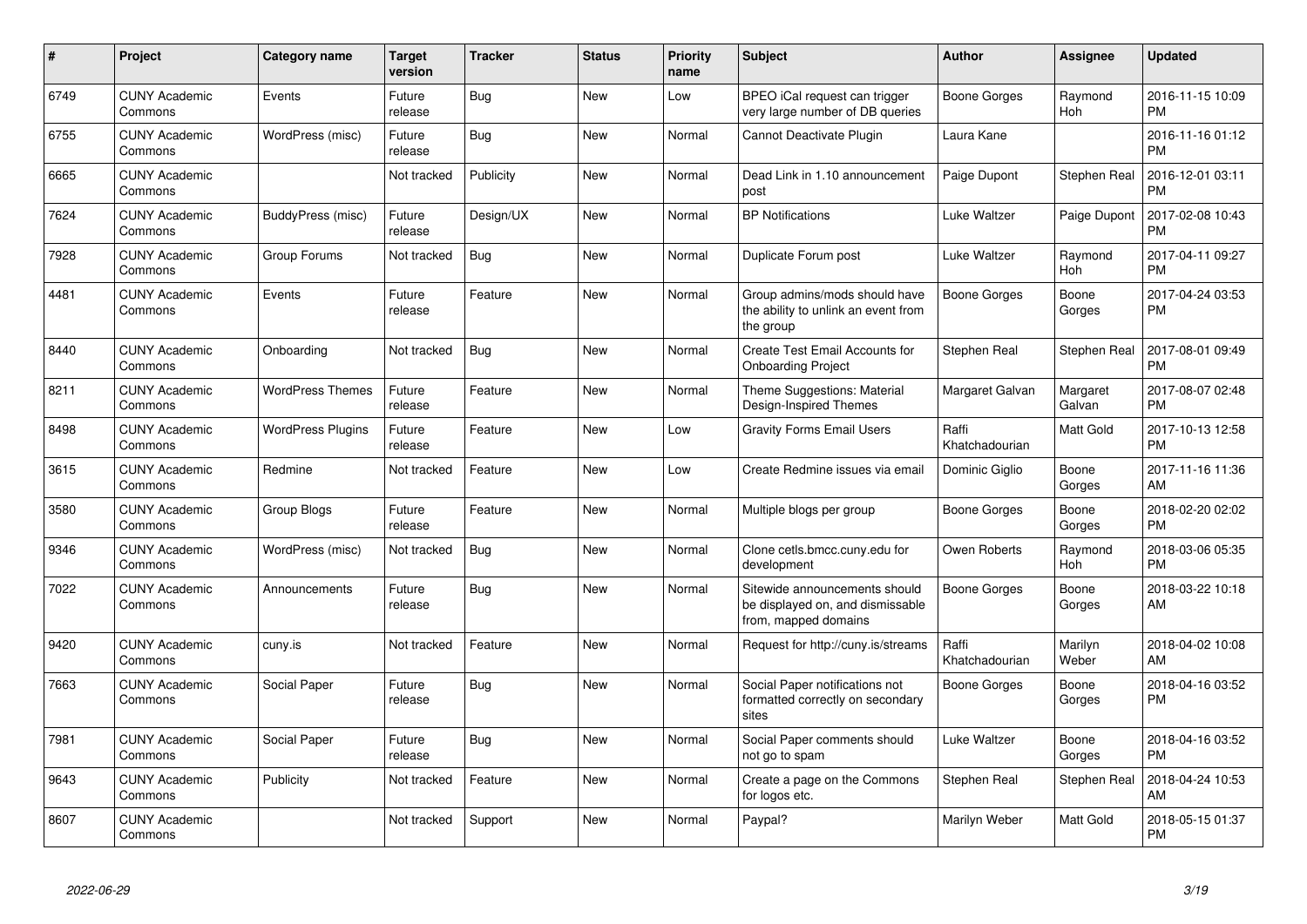| #     | Project                         | Category name              | <b>Target</b><br>version | <b>Tracker</b> | <b>Status</b> | <b>Priority</b><br>name | <b>Subject</b>                                                                                                                               | <b>Author</b>          | <b>Assignee</b>       | <b>Updated</b>                |
|-------|---------------------------------|----------------------------|--------------------------|----------------|---------------|-------------------------|----------------------------------------------------------------------------------------------------------------------------------------------|------------------------|-----------------------|-------------------------------|
| 9729  | <b>CUNY Academic</b><br>Commons | <b>SEO</b>                 | Not tracked              | Support        | <b>New</b>    | Normal                  | 503 Errors showing on<br>newlaborforum.cuny.edu                                                                                              | Diane Krauthamer       | Raymond<br>Hoh        | 2018-05-22 04:48<br><b>PM</b> |
| 9908  | <b>CUNY Academic</b><br>Commons |                            | Not tracked              | Feature        | <b>New</b>    | Normal                  | Is it possible to send email<br>updates to users (or an email<br>address not on the list) for only a<br>single page AFTER being<br>prompted? | <b>Michael Shields</b> | scott voth            | 2018-06-11 01:34<br><b>PM</b> |
| 5992  | <b>CUNY Academic</b><br>Commons | <b>Email Notifications</b> | Future<br>release        | Feature        | <b>New</b>    | Normal                  | Changing the From line of<br>autogenerated blog emails                                                                                       | Marilyn Weber          |                       | 2018-09-27 05:19<br><b>PM</b> |
| 9926  | <b>CUNY Academic</b><br>Commons | <b>WordPress Plugins</b>   | Future<br>release        | <b>Bug</b>     | <b>New</b>    | Normal                  | twitter-mentions-as-comments<br>cron jobs can run long                                                                                       | Boone Gorges           | Boone<br>Gorges       | 2018-10-24 12:34<br><b>PM</b> |
| 10794 | <b>CUNY Academic</b><br>Commons | Performance                | Not tracked              | <b>Bug</b>     | <b>New</b>    | Normal                  | Memcached connection<br>occasionally breaks                                                                                                  | Boone Gorges           | Boone<br>Gorges       | 2018-12-06 03:30<br><b>PM</b> |
| 10839 | <b>CUNY Academic</b><br>Commons | About page                 | Not tracked              | Support        | <b>New</b>    | Normal                  | <b>Mission Statement Needs</b><br>Revision                                                                                                   | scott voth             | Matt Gold             | 2018-12-26 10:58<br>AM        |
| 11024 | <b>CUNY Academic</b><br>Commons | WordPress (misc)           | Future<br>release        | <b>Bug</b>     | <b>New</b>    | Normal                  | Subsites should not show "you<br>should update your .htaccess<br>now" notice after permalink setting<br>save                                 | Boone Gorges           |                       | 2019-01-28 01:35<br><b>PM</b> |
| 9720  | <b>CUNY Academic</b><br>Commons | Authentication             | Future<br>release        | Feature        | <b>New</b>    | Normal                  | The Commons should be an<br>oAuth provider                                                                                                   | Boone Gorges           |                       | 2019-03-01 02:04<br><b>PM</b> |
| 4635  | <b>CUNY Academic</b><br>Commons | Authentication             | Future<br>release        | Feature        | New           | Normal                  | Allow non-WP authentication                                                                                                                  | Boone Gorges           | Sonja Leix            | 2019-03-01 02:05<br><b>PM</b> |
| 11392 | <b>CUNY Academic</b><br>Commons |                            | Future<br>release        | <b>Bug</b>     | New           | Normal                  | Migrate users away from<br><b>StatPress</b>                                                                                                  | Boone Gorges           |                       | 2019-04-23 03:53<br><b>PM</b> |
| 11393 | <b>CUNY Academic</b><br>Commons |                            | Not tracked              | Publicity      | <b>New</b>    | Normal                  | After 1.15 release, ceate a hero<br>slide and post about adding a site<br>to a group                                                         | scott voth             | Patrick<br>Sweeney    | 2019-05-14 10:32<br>AM        |
| 11496 | <b>CUNY Academic</b><br>Commons | <b>Public Portfolio</b>    | 1.15.2                   | Support        | <b>New</b>    | Normal                  | Replace Twitter Icon on Member<br>Portfolio page                                                                                             | scott voth             | Boone<br>Gorges       | 2019-06-06 01:03<br><b>PM</b> |
| 11531 | <b>CUNY Academic</b><br>Commons | Events                     | Future<br>release        | Feature        | <b>New</b>    | Normal                  | Main Events calendar should<br>include non-public events that<br>user has access to                                                          | scott voth             | Boone<br>Gorges       | 2019-06-11 10:00<br>AM        |
| 11624 | <b>CUNY Academic</b><br>Commons | WordPress (misc)           | Not tracked              | Support        | <b>New</b>    | Normal                  | Change pages into posts or swap<br>database for a Commons site?                                                                              | Stephen Klein          | Raymond<br><b>Hoh</b> | 2019-07-09 11:04<br>AM        |
| 11834 | <b>CUNY Academic</b><br>Commons | <b>Group Files</b>         | Future<br>release        | Feature        | <b>New</b>    | Normal                  | Improved tools for managing<br>group file folders                                                                                            | Boone Gorges           | Sonja Leix            | 2019-09-06 03:55<br><b>PM</b> |
| 5050  | <b>CUNY Academic</b><br>Commons | Social Paper               | Future<br>release        | Feature        | <b>New</b>    | Low                     | Making comments visible in SP<br>editing mode (SP suggestion #1)                                                                             | Marilyn Weber          | Samantha<br>Raddatz   | 2019-09-17 11:10<br><b>PM</b> |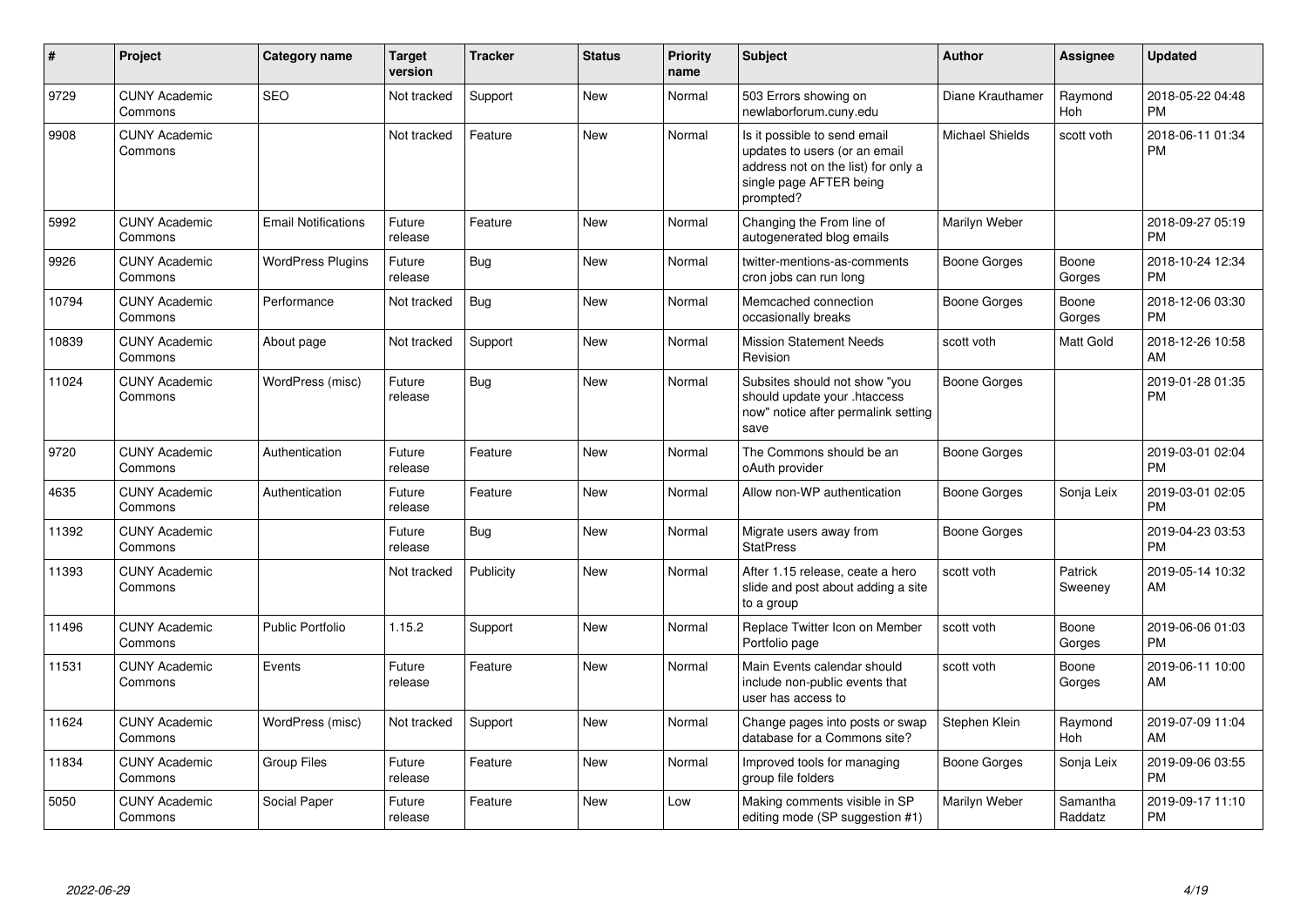| $\vert$ # | <b>Project</b>                  | Category name            | <b>Target</b><br>version | <b>Tracker</b> | <b>Status</b> | <b>Priority</b><br>name | <b>Subject</b>                                                               | <b>Author</b>       | Assignee           | <b>Updated</b>                |
|-----------|---------------------------------|--------------------------|--------------------------|----------------|---------------|-------------------------|------------------------------------------------------------------------------|---------------------|--------------------|-------------------------------|
| 11879     | <b>CUNY Academic</b><br>Commons |                          | Not tracked              | Bug            | <b>New</b>    | Normal                  | Hypothesis comments appearing<br>on multiple, different pdfs across<br>blogs | Laurie Hurson       | Laurie Hurson      | 2019-09-19 02:39<br><b>PM</b> |
| 11545     | <b>CUNY Academic</b><br>Commons | <b>WordPress Plugins</b> | Not tracked              | Support        | <b>New</b>    | Normal                  | <b>Twitter searches in WordPress</b>                                         | Gina Cherry         | Matt Gold          | 2019-09-23 01:03<br><b>PM</b> |
| 11860     | <b>CUNY Academic</b><br>Commons | Registration             | Future<br>release        | Feature        | <b>New</b>    | Normal                  | <b>Ensure Students Are Aware They</b><br>Can Use Aliases At Registration     | scott voth          |                    | 2019-09-24 08:46<br>AM        |
| 11883     | <b>CUNY Academic</b><br>Commons | Help/Codex               | Not tracked              | Support        | <b>New</b>    | Normal                  | Need Embedding Help Page<br>Update (Tableau)                                 | Anthony Wheeler     | scott voth         | 2019-09-24 08:49<br>AM        |
| 11789     | <b>CUNY Academic</b><br>Commons | Courses                  | Future<br>release        | Feature        | New           | Normal                  | Ability to remove item from<br>Courses list                                  | Laurie Hurson       | Sonja Leix         | 2019-09-24 12:28<br><b>PM</b> |
| 12091     | <b>CUNY Academic</b><br>Commons | <b>Group Files</b>       | Future<br>release        | Feature        | <b>New</b>    | Normal                  | Improved pre-upload file validation<br>for bp-group-documents                | Boone Gorges        | Boone<br>Gorges    | 2019-11-14 01:21<br><b>PM</b> |
| 12247     | <b>CUNY Academic</b><br>Commons | Publicity                | Not tracked              | Support        | <b>New</b>    | Normal                  | Screenshot of First Commons<br>Homepage                                      | scott voth          | scott voth         | 2020-01-14 12:08<br><b>PM</b> |
| 12328     | <b>CUNY Academic</b><br>Commons |                          | Not tracked              | Support        | New           | Normal                  | Sign up Code for Non-CUNY<br>Faculty                                         | Laurie Hurson       |                    | 2020-01-28 10:25<br>AM        |
| 12352     | <b>CUNY Academic</b><br>Commons |                          | Not tracked              | Support        | <b>New</b>    | Normal                  | "posts list" page builder block<br>option                                    | Marilyn Weber       |                    | 2020-02-03 01:29<br><b>PM</b> |
| 12382     | <b>CUNY Academic</b><br>Commons | Membership               | Not tracked              | Support        | <b>New</b>    | Normal                  | Email request change                                                         | Marilyn Weber       | Marilyn<br>Weber   | 2020-02-06 12:56<br><b>PM</b> |
| 12392     | <b>CUNY Academic</b><br>Commons | Help/Codex               | Not tracked              | Documentation  | New           | Normal                  | <b>Updates to Common Commons</b><br>Questions on Help Page                   | scott voth          | Margaret<br>Galvan | 2020-02-11 10:53<br>AM        |
| 12438     | <b>CUNY Academic</b><br>Commons | Courses                  | Not tracked              | Bug            | <b>New</b>    | Normal                  | Site appearing twice                                                         | Laurie Hurson       | Boone<br>Gorges    | 2020-02-18 01:34<br><b>PM</b> |
| 12573     | <b>CUNY Academic</b><br>Commons | <b>WordPress Plugins</b> | Future<br>release        | <b>Bug</b>     | <b>New</b>    | Normal                  | <b>CommentPress Core Issues</b>                                              | scott voth          |                    | 2020-03-24 04:32<br><b>PM</b> |
| 10354     | <b>CUNY Academic</b><br>Commons | <b>Public Portfolio</b>  | Future<br>release        | Feature        | <b>New</b>    | Normal                  | Opt out of Having a Profile Page                                             | scott voth          | Chris Stein        | 2020-05-12 10:43<br>AM        |
| 12911     | <b>CUNY Academic</b><br>Commons |                          | Not tracked              | Feature        | <b>New</b>    | Normal                  | Block access to xmlrpc.php based<br>on User-Agent                            | <b>Boone Gorges</b> | Boone<br>Gorges    | 2020-06-09 05:12<br><b>PM</b> |
| 13048     | <b>CUNY Academic</b><br>Commons | Shortcodes and<br>embeds | Future<br>release        | Feature        | <b>New</b>    | Normal                  | Jupyter Notebooks support                                                    | <b>Boone Gorges</b> |                    | 2020-07-14 11:46<br>AM        |
| 13286     | <b>CUNY Academic</b><br>Commons |                          | Not tracked              | Support        | <b>New</b>    | Normal                  | problem connecting with<br>WordPress app                                     | Marilyn Weber       | Raymond<br>Hoh     | 2020-09-08 11:16<br>AM        |
| 13370     | <b>CUNY Academic</b><br>Commons | Group Library            | Future<br>release        | Feature        | New           | Normal                  | Library bulk deletion and folder<br>editing                                  | Colin McDonald      | Boone<br>Gorges    | 2020-10-13 10:41<br>AM        |
| 13430     | <b>CUNY Academic</b><br>Commons | Reply By Email           | Not tracked              | Bug            | <b>New</b>    | Normal                  | Delay in RBE                                                                 | Luke Waltzer        | Raymond<br>Hoh     | 2020-10-13 11:16<br>AM        |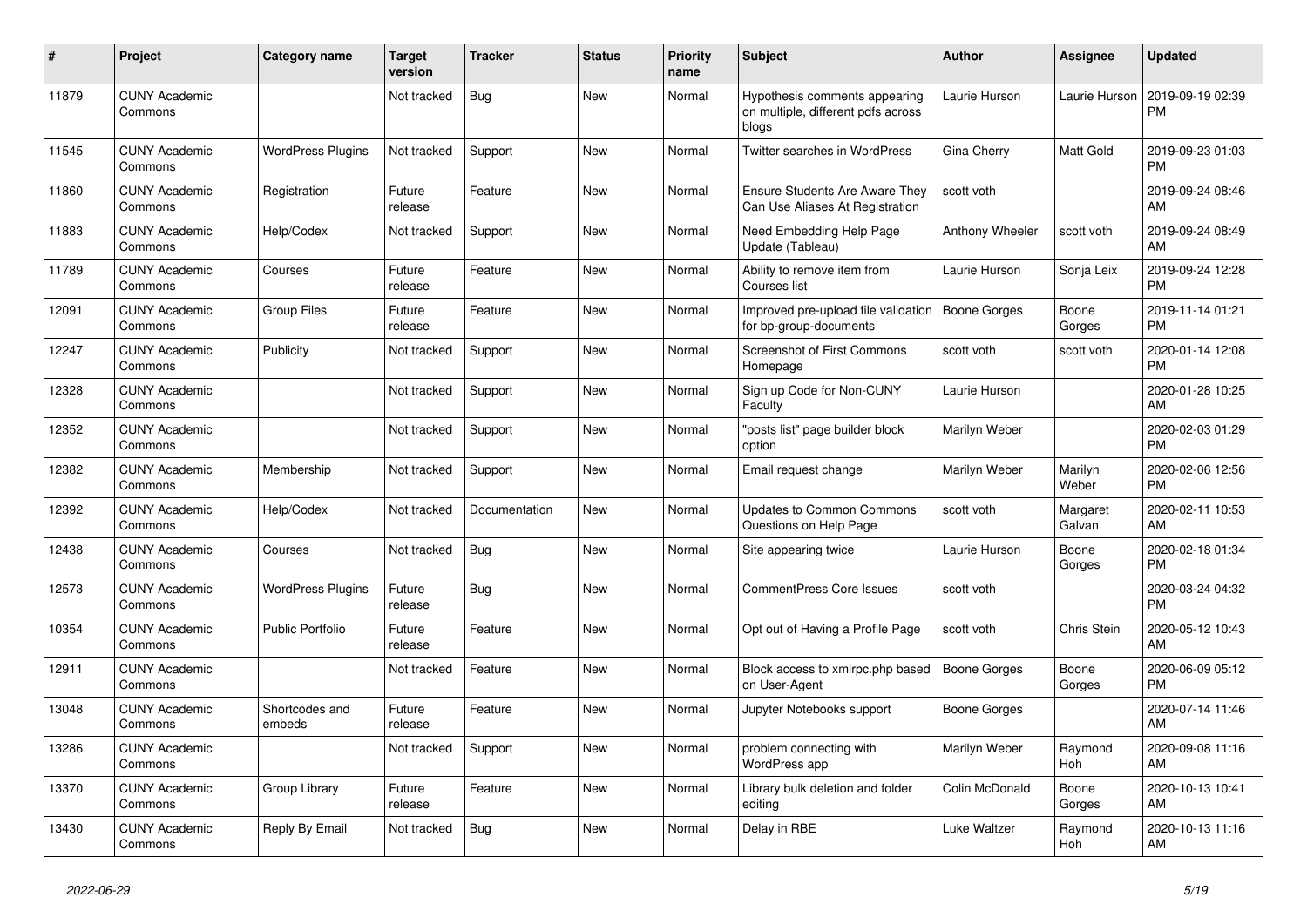| #     | <b>Project</b>                  | Category name              | <b>Target</b><br>version | <b>Tracker</b> | <b>Status</b> | <b>Priority</b><br>name | <b>Subject</b>                                                                             | <b>Author</b>           | Assignee          | <b>Updated</b>                |
|-------|---------------------------------|----------------------------|--------------------------|----------------|---------------|-------------------------|--------------------------------------------------------------------------------------------|-------------------------|-------------------|-------------------------------|
| 13466 | <b>CUNY Academic</b><br>Commons | Cavalcade                  | Future<br>release        | Feature        | New           | Normal                  | Automated cleanup for duplicate<br>Cavalcade tasks                                         | Boone Gorges            | Boone<br>Gorges   | 2020-10-13 05:24<br><b>PM</b> |
| 11968 | JustPublics@365<br>MediaCamp    |                            |                          | Feature        | New           | Normal                  | Nanoscience Retractable Display<br>Unit                                                    | Donald Cherry           | Bonnie<br>Eissner | 2021-02-19 08:50<br>AM        |
| 14496 | <b>CUNY Academic</b><br>Commons | Domain Mapping             | Future<br>release        | Bug            | <b>New</b>    | Normal                  | Mapped domain SSO uses<br>third-party cookies                                              | Raymond Hoh             | Raymond<br>Hoh    | 2021-05-24 04:03<br><b>PM</b> |
| 13949 | <b>CUNY Academic</b><br>Commons |                            | Not tracked              | Bug            | <b>New</b>    | Normal                  | Continued debugging of runaway<br>MySQL connections                                        | <b>Matt Gold</b>        | Boone<br>Gorges   | 2021-09-14 10:42<br>AM        |
| 14394 | <b>CUNY Academic</b><br>Commons |                            | Not tracked              | Feature        | <b>New</b>    | Normal                  | Commons News Site - redesign                                                               | scott voth              | scott voth        | 2021-09-14 10:46<br>AM        |
| 14475 | <b>CUNY Academic</b><br>Commons |                            | Not tracked              | Publicity      | <b>New</b>    | Normal                  | <b>OER Showcase Page</b>                                                                   | Laurie Hurson           | Laurie Hurson     | 2021-09-14 10:46<br>AM        |
| 14792 | <b>CUNY Academic</b><br>Commons |                            |                          | <b>Bug</b>     | <b>New</b>    | Normal                  | Inconsistent email notifications<br>from gravity forms                                     | Raffi<br>Khatchadourian |                   | 2021-10-04 01:50<br><b>PM</b> |
| 14911 | <b>CUNY Academic</b><br>Commons | <b>WordPress Themes</b>    | Not tracked              | Support        | <b>New</b>    | Normal                  | Twentytwentyone theme                                                                      | Marilyn Weber           |                   | 2021-10-28 10:37<br>AM        |
| 14936 | <b>CUNY Academic</b><br>Commons |                            |                          | Bug            | New           | Normal                  | Commons websites blocked by<br>SPS campus network                                          | Laurie Hurson           |                   | 2021-11-03 03:57<br><b>PM</b> |
| 14940 | <b>CUNY Academic</b><br>Commons |                            |                          | Bug            | New           | Normal                  | Discrepancy between Commons<br>profile "sites" and actual # of sites                       | Laurie Hurson           |                   | 2021-11-08 11:09<br>AM        |
| 12042 | <b>CUNY Academic</b><br>Commons | <b>Email Notifications</b> | Future<br>release        | Feature        | <b>New</b>    | Normal                  | Improved error logging for BPGES<br>send queue                                             | <b>Boone Gorges</b>     | Boone<br>Gorges   | 2021-11-19 12:25<br><b>PM</b> |
| 13358 | <b>CUNY Academic</b><br>Commons | Group Forums               | Future<br>release        | Feature        | <b>New</b>    | Normal                  | Improved UI for group forum<br>threading settings                                          | Boone Gorges            | Raymond<br>Hoh    | 2021-11-19 12:27<br><b>PM</b> |
| 13199 | <b>CUNY Academic</b><br>Commons | Group Forums               | Future<br>release        | Feature        | New           | Normal                  | Favoring Groups over bbPress<br>plugin                                                     | Colin McDonald          | Colin<br>McDonald | 2021-11-19 12:28<br><b>PM</b> |
| 14309 | <b>CUNY Academic</b><br>Commons | Group Library              | Future<br>release        | Feature        | <b>New</b>    | Normal                  | Better handling of<br>bp_group_document file download<br>attempts when file is not present | Boone Gorges            | Boone<br>Gorges   | 2021-11-19 12:28<br><b>PM</b> |
| 13650 | <b>CUNY Academic</b><br>Commons | Group Library              | Future<br>release        | Feature        | <b>New</b>    | Normal                  | Forum Attachments in Group<br>Library                                                      | Laurie Hurson           |                   | 2021-11-19 12:30<br><b>PM</b> |
| 13331 | <b>CUNY Academic</b><br>Commons | Site cloning               | Future<br>release        | Bug            | New           | Normal                  | Combine Site Template and Clone<br>operations                                              | Boone Gorges            | Jeremy Felt       | 2021-11-19 12:39<br><b>PM</b> |
| 13835 | <b>CUNY Academic</b><br>Commons | WordPress (misc)           | Future<br>release        | Feature        | <b>New</b>    | Normal                  | Allow OneSearch widget to have<br>'CUNY' as campus                                         | Boone Gorges            | Boone<br>Gorges   | 2021-11-19 12:39<br><b>PM</b> |
| 10226 | <b>CUNY Academic</b><br>Commons | Courses                    | Future<br>release        | Feature        | New           | Normal                  | Add "My Courses" to drop down<br>list                                                      | scott voth              | Boone<br>Gorges   | 2021-11-19 12:42<br><b>PM</b> |
| 14987 | <b>CUNY Academic</b><br>Commons | <b>WordPress Plugins</b>   | Future<br>release        | Bug            | <b>New</b>    | Normal                  | Elementor update causes<br>database freeze-up                                              | Boone Gorges            | Boone<br>Gorges   | 2021-11-29 12:02<br><b>PM</b> |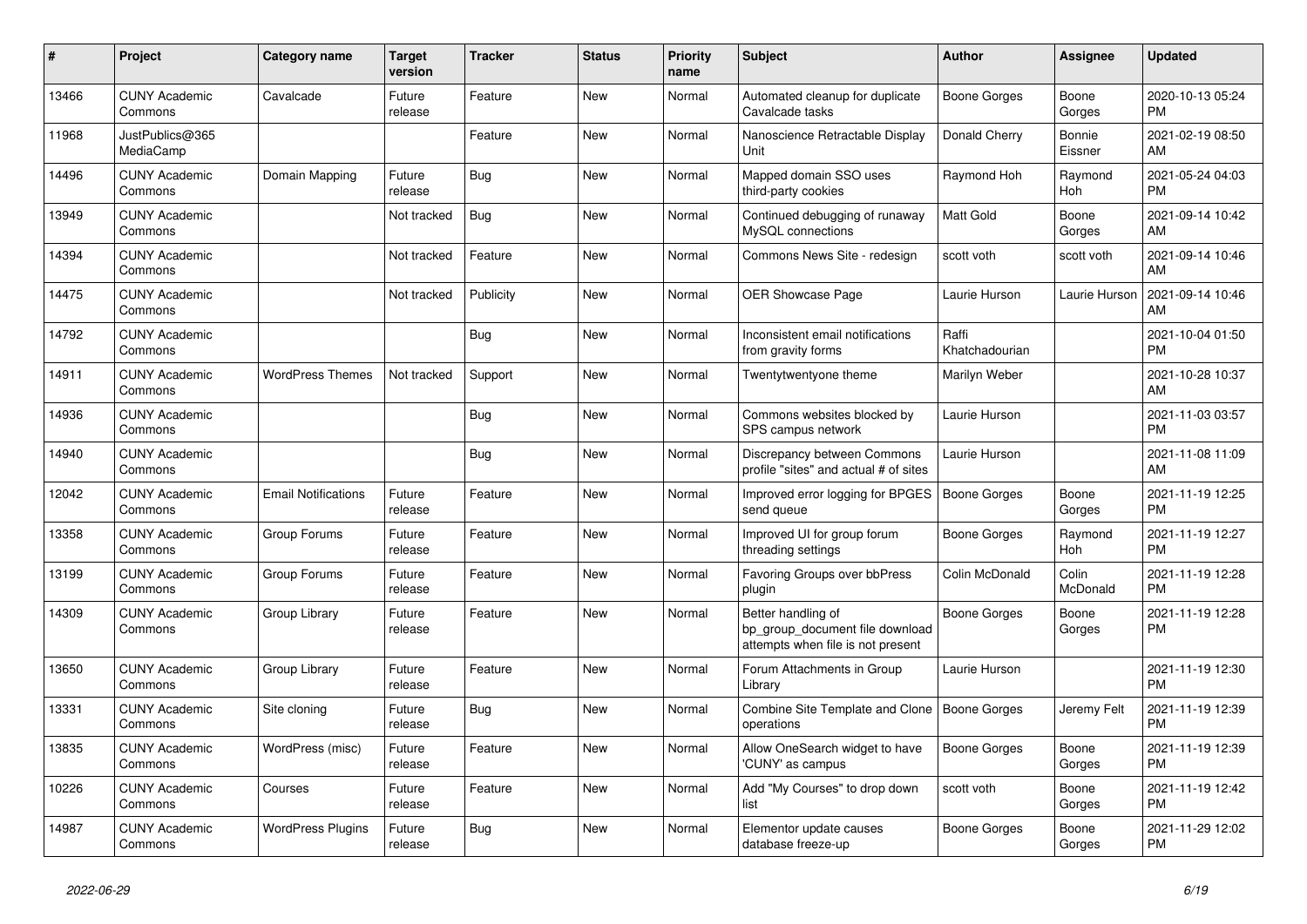| #     | Project                         | <b>Category name</b>           | <b>Target</b><br>version | <b>Tracker</b> | <b>Status</b> | <b>Priority</b><br>name | <b>Subject</b>                                                        | <b>Author</b>           | <b>Assignee</b> | <b>Updated</b>                |
|-------|---------------------------------|--------------------------------|--------------------------|----------------|---------------|-------------------------|-----------------------------------------------------------------------|-------------------------|-----------------|-------------------------------|
| 14908 | <b>CUNY Academic</b><br>Commons | Performance                    |                          | Bug            | New           | Normal                  | Stale object cache on cdev                                            | Raymond Hoh             | Boone<br>Gorges | 2021-12-07 09:45<br>AM.       |
| 15045 | <b>CUNY Academic</b><br>Commons |                                |                          | Support        | <b>New</b>    | Normal                  | no result for KCeL in the search<br>box on the commons                | Marilyn Weber           |                 | 2021-12-10 11:29<br>AM        |
| 14184 | <b>CUNY Academic</b><br>Commons | <b>Public Portfolio</b>        | Future<br>release        | Feature        | New           | Normal                  | Centralized mechanism for storing<br>Campus affiliations              | Boone Gorges            | Boone<br>Gorges | 2022-01-04 11:35<br><b>AM</b> |
| 15565 | <b>CUNY Academic</b><br>Commons |                                |                          | Support        | <b>New</b>    | Normal                  | Events - send updates to an email<br>listserv                         | Marilyn Weber           |                 | 2022-03-10 01:06<br><b>PM</b> |
| 15757 | <b>CUNY Academic</b><br>Commons |                                |                          | Bug            | <b>New</b>    | Normal                  | Members # do not match                                                | Laurie Hurson           |                 | 2022-03-30 04:52<br><b>PM</b> |
| 15767 | <b>CUNY Academic</b><br>Commons | WordPress (misc)               |                          | Support        | New           | Normal                  | Site loading slowly                                                   | scott voth              | Boone<br>Gorges | 2022-04-04 08:56<br><b>PM</b> |
| 15816 | <b>CUNY Academic</b><br>Commons |                                | Not tracked              | Support        | <b>New</b>    | Normal                  | slow loading at SPS                                                   | Marilyn Weber           |                 | 2022-04-05 01:26<br><b>PM</b> |
| 15685 | <b>CUNY Academic</b><br>Commons |                                |                          | Support        | New           | High                    | problem with chrome?                                                  | Marilyn Weber           |                 | 2022-04-25 03:40<br><b>PM</b> |
| 8835  | <b>CUNY Academic</b><br>Commons | Blogs (BuddyPress)             | Future<br>release        | Feature        | <b>New</b>    | Normal                  | Extend cuny.is shortlinks to sites                                    | Luke Waltzer            | Boone<br>Gorges | 2022-04-26 11:59<br>AM        |
| 11243 | <b>CUNY Academic</b><br>Commons | BuddyPress (misc)              | Future<br>release        | Bug            | <b>New</b>    | Normal                  | Audit bp-custom.php                                                   | Raymond Hoh             | Raymond<br>Hoh  | 2022-04-26 11:59<br>AM        |
| 11843 | <b>CUNY Academic</b><br>Commons | WordPress (misc)               | Future<br>release        | Design/UX      | New           | Normal                  | Tweaking the Gutenberg Editor<br>Interface                            | Laurie Hurson           |                 | 2022-04-26 12:00<br><b>PM</b> |
| 14787 | <b>CUNY Academic</b><br>Commons | <b>Plugin Packages</b>         | Future<br>release        | Feature        | New           | Normal                  | Creating a "Design" plugin<br>package                                 | Laurie Hurson           | scott voth      | 2022-04-27 04:56<br><b>PM</b> |
| 15210 | <b>CUNY Academic</b><br>Commons | Analytics                      | Not tracked              | Design/UX      | <b>New</b>    | Normal                  | Google Analytics improvements                                         | Colin McDonald          | Boone<br>Gorges | 2022-05-24 10:47<br><b>AM</b> |
| 15883 | <b>CUNY Academic</b><br>Commons |                                | 2.1.0                    | Feature        | <b>New</b>    | Normal                  | Release BPGES update                                                  | Boone Gorges            | Boone<br>Gorges | 2022-05-26 10:39<br>AM        |
| 15194 | <b>CUNY Academic</b><br>Commons | Internal Tools and<br>Workflow | 2.1.0                    | Feature        | <b>New</b>    | Normal                  | PHPCS sniff for un-restored<br>switch_to_blog() calls                 | Boone Gorges            | Jeremy Felt     | 2022-05-26 10:45<br>AM        |
| 16177 | <b>CUNY Academic</b><br>Commons | Reply By Email                 |                          | Bug            | <b>New</b>    | Normal                  | Switch to Inbound mode for RBE                                        | Raymond Hoh             | Raymond<br>Hoh  | 2022-05-30 04:32<br><b>PM</b> |
| 16255 | <b>CUNY Academic</b><br>Commons | WordPress (misc)               |                          | Bug            | <b>New</b>    | Normal                  | Need to define 'MULTISITE'<br>constant in wp-config.php               | Raymond Hoh             |                 | 2022-06-19 09:31<br>AM        |
| 16294 | <b>CUNY Academic</b><br>Commons |                                |                          | <b>Bug</b>     | <b>New</b>    | Urgent                  | CAC is down                                                           | Raffi<br>Khatchadourian |                 | 2022-06-27 02:00<br><b>PM</b> |
| 16307 | <b>CUNY Academic</b><br>Commons |                                |                          | Bug            | New           | Normal                  | Add brief messaging to<br>accept/decline group membership<br>requests | Matt Gold               | Boone<br>Gorges | 2022-06-27 06:13<br><b>PM</b> |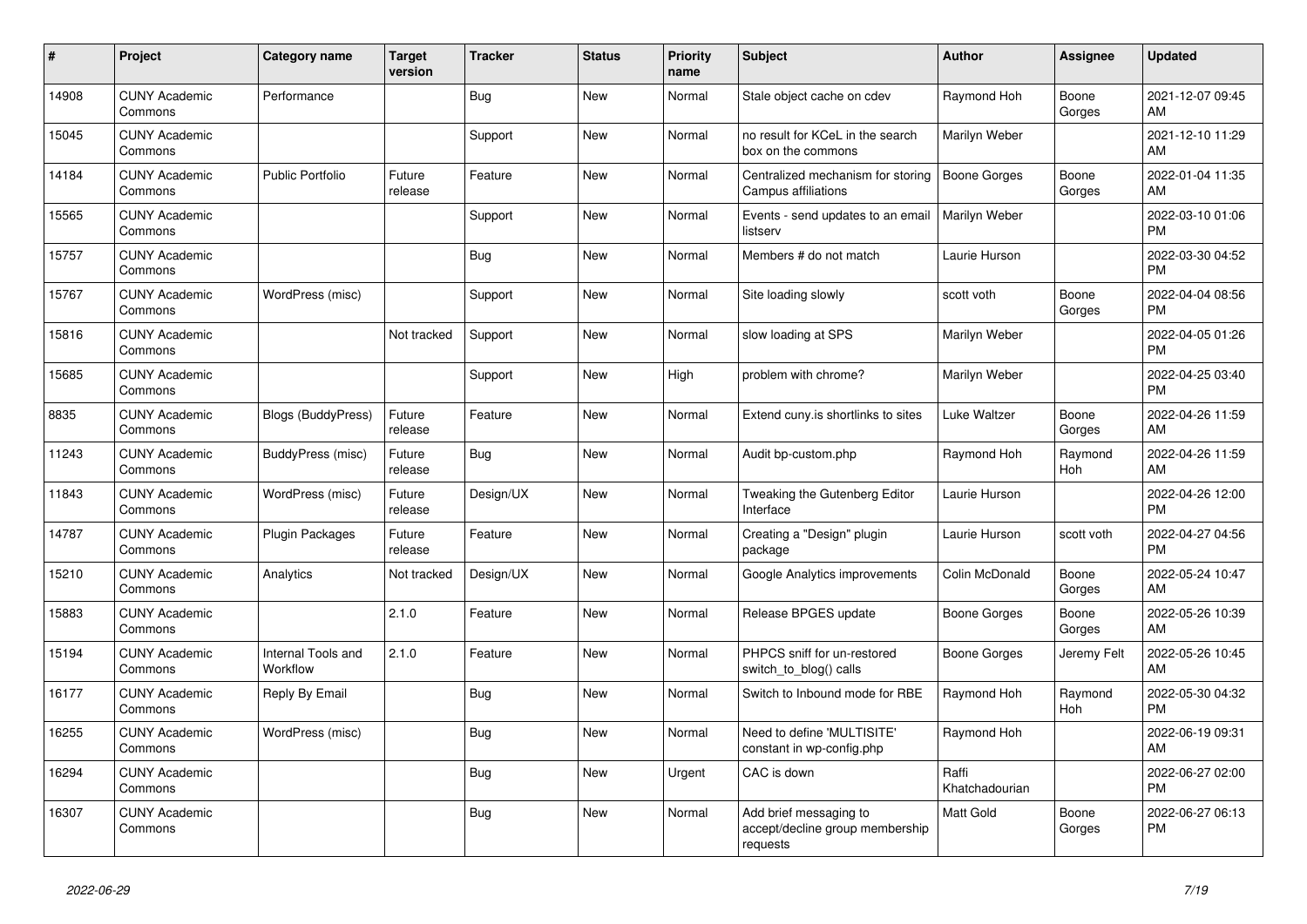| #     | Project                         | <b>Category name</b>           | <b>Target</b><br>version | <b>Tracker</b> | <b>Status</b> | Priority<br>name | <b>Subject</b>                                                                             | Author                  | <b>Assignee</b>   | <b>Updated</b>                |
|-------|---------------------------------|--------------------------------|--------------------------|----------------|---------------|------------------|--------------------------------------------------------------------------------------------|-------------------------|-------------------|-------------------------------|
| 10580 | <b>CUNY Academic</b><br>Commons | Information<br>Architecture    | Future<br>release        | Design/UX      | New           | Normal           | Primary nav item review                                                                    | Boone Gorges            | Sara Cannon       | 2022-06-28 01:29<br><b>PM</b> |
| 10439 | <b>CUNY Academic</b><br>Commons | Design                         | 2.1.0                    | Design/UX      | New           | Normal           | Create Style Guide for Commons                                                             | Sonja Leix              | Sara Cannon       | 2022-06-28 01:43<br><b>PM</b> |
| 13891 | <b>CUNY Academic</b><br>Commons | Internal Tools and<br>Workflow | 2.1.0                    | Feature        | New           | Normal           | Migrate automated linting to<br>GitHub Actions                                             | Boone Gorges            | Jeremy Felt       | 2022-06-29 11:13<br>AM        |
| 13457 | <b>CUNY Academic</b><br>Commons | Group Forums                   | 2.0.3                    | Bug            | New           | High             | Forum post not sending<br>notifications                                                    | Filipa Calado           | Raymond<br>Hoh    | 2022-06-29 11:32<br>AM        |
| 16199 | <b>CUNY Academic</b><br>Commons | Directories                    | 2.0.3                    | Bug            | New           | Normal           | Removed "Semester" Filter from<br><b>Courses Directory</b>                                 | Laurie Hurson           | Boone<br>Gorges   | 2022-06-29 11:32<br>AM        |
| 16318 | <b>CUNY Academic</b><br>Commons |                                |                          | Bug            | New           | Normal           | Unable to Access block editor or<br>embed YouTube videos in new<br>pages, in one site only | <b>Syelle Graves</b>    |                   | 2022-06-29 02:24<br>PM        |
| 16319 | <b>CUNY Academic</b><br>Commons | <b>WordPress Plugins</b>       | 2.0.3                    | Bug            | New           | Normal           | Request for Events Calendar Pro<br>5.14.2 update                                           | Raymond Hoh             | Raymond<br>Hoh    | 2022-06-29 03:24<br><b>PM</b> |
| 16314 | <b>CUNY Academic</b><br>Commons | <b>WordPress Plugins</b>       |                          | Feature        | New           | Normal           | Install Multicollab plug-in?                                                               | Raffi<br>Khatchadourian |                   | 2022-06-29 03:44<br><b>PM</b> |
| 58    | <b>CUNY Academic</b><br>Commons | BuddyPress (misc)              | Future<br>release        | Feature        | Assigned      | Low              | Make member search sortable by<br>last name                                                | Roberta Brody           | Boone<br>Gorges   | 2010-08-26 02:38<br>PM.       |
| 377   | <b>CUNY Academic</b><br>Commons | BuddyPress (misc)              | Future<br>release        | Feature        | Assigned      | Normal           | Like buttons                                                                               | <b>Matt Gold</b>        | Boone<br>Gorges   | 2010-11-16 05:13<br><b>PM</b> |
| 435   | <b>CUNY Academic</b><br>Commons | BuddyPress (misc)              | Future<br>release        | Feature        | Assigned      | Normal           | Include Avatar Images in Forum<br><b>Post Notification Emails</b>                          | Matt Gold               | Boone<br>Gorges   | 2010-12-08 12:40<br>PM.       |
| 500   | <b>CUNY Academic</b><br>Commons | BuddyPress (misc)              | Future<br>release        | Feature        | Assigned      | Normal           | <b>Export Group Data</b>                                                                   | <b>Matt Gold</b>        | Boone<br>Gorges   | 2010-12-19 12:09<br>PM.       |
| 635   | <b>CUNY Academic</b><br>Commons | <b>BuddyPress (misc)</b>       | Future<br>release        | Feature        | Assigned      | Normal           | Big Blue Button -<br>Videoconferencing in Groups and<br><b>Blogs</b>                       | Matt Gold               | Boone<br>Gorges   | 2011-03-14 03:24<br><b>PM</b> |
| 585   | <b>CUNY Academic</b><br>Commons | Group Forums                   | Future<br>release        | Feature        | Assigned      | Normal           | Merge Forum Topics                                                                         | Sarah Morgano           | Boone<br>Gorges   | 2011-07-06 04:11<br>PM.       |
| 599   | <b>CUNY Academic</b><br>Commons | <b>BuddyPress (misc)</b>       | Future<br>release        | Feature        | Assigned      | Normal           | Consider adding rating plugins for<br><b>BuddyPress/BBPress</b>                            | Matt Gold               | Boone<br>Gorges   | 2011-08-22 06:50<br>PM.       |
| 1508  | <b>CUNY Academic</b><br>Commons | WordPress (misc)               | Future<br>release        | Feature        | Assigned      | Normal           | Share login cookies across<br>mapped domains                                               | Boone Gorges            | Boone<br>Gorges   | 2012-07-02 12:12<br>PM        |
| 940   | <b>CUNY Academic</b><br>Commons | Redmine                        | Future<br>release        | Feature        | Assigned      | Low              | Communication with users after<br>releases                                                 | Matt Gold               | Dominic<br>Giglio | 2012-09-09 04:36<br>PM.       |
| 2577  | <b>NYCDH Community</b><br>Site  |                                |                          | Feature        | Assigned      | Low              | Investigate Potential to Add Links<br>to the Forum                                         | <b>Mark Newton</b>      | Alex Gil          | 2013-05-16 09:40<br><b>PM</b> |
| 2574  | NYCDH Community<br>Site         |                                |                          | Feature        | Assigned      | Normal           | Add Way to Upload Files to<br>Groups                                                       | Mark Newton             | Raymond<br>Hoh    | 2013-05-18 07:46<br><b>PM</b> |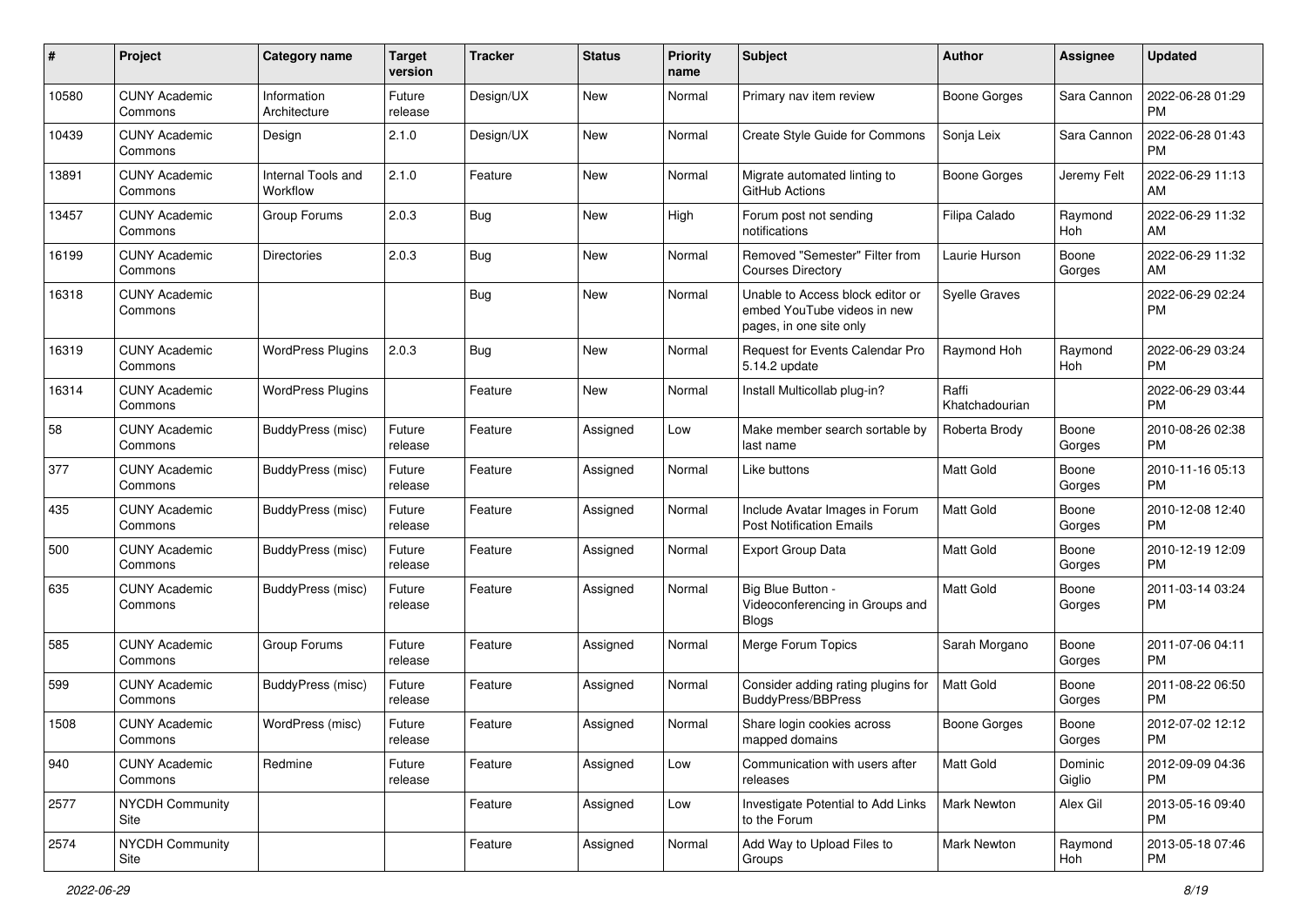| $\#$ | Project                         | Category name            | <b>Target</b><br>version | <b>Tracker</b> | <b>Status</b> | <b>Priority</b><br>name | <b>Subject</b>                                                             | Author              | <b>Assignee</b>     | <b>Updated</b>                |
|------|---------------------------------|--------------------------|--------------------------|----------------|---------------|-------------------------|----------------------------------------------------------------------------|---------------------|---------------------|-------------------------------|
| 2571 | <b>NYCDH Community</b><br>Site  |                          |                          | Feature        | Assigned      | Normal                  | Add Google custom search box to<br>homepage                                | <b>Mark Newton</b>  | Raymond<br>Hoh      | 2013-05-18 07:49<br><b>PM</b> |
| 2618 | <b>NYCDH Community</b><br>Site  |                          |                          | Bug            | Assigned      | Low                     | Mark blogs as spam when created   Matt Gold<br>by users marked as spam     |                     | Boone<br>Gorges     | 2013-06-09 11:38<br><b>PM</b> |
| 3080 | <b>CUNY Academic</b><br>Commons | <b>Group Files</b>       | Future<br>release        | Feature        | Assigned      | Low                     | Create a system to keep track of<br>file changes                           | Matt Gold           | Boone<br>Gorges     | 2014-02-26 10:04<br><b>PM</b> |
| 1983 | <b>CUNY Academic</b><br>Commons | Home Page                | Future<br>release        | Feature        | Assigned      | Low                     | Media Library integration with<br>Featured Content plugin                  | <b>Boone Gorges</b> | Dominic<br>Giglio   | 2014-03-17 10:34<br>AM        |
| 860  | <b>CUNY Academic</b><br>Commons | Design                   | Future<br>release        | Design/UX      | Assigned      | Normal                  | <b>Standardize Button Treatment</b><br><b>Across the Commons</b>           | Chris Stein         | Chris Stein         | 2014-05-01 09:45<br>AM        |
| 1888 | <b>CUNY Academic</b><br>Commons | Home Page                | Future<br>release        | Feature        | Assigned      | Normal                  | Refactor BP MPO Activity Filter to<br>support proper pagination            | Sarah Morgano       | Boone<br>Gorges     | 2014-05-01 07:11<br><b>PM</b> |
| 3220 | <b>CUNY Academic</b><br>Commons | <b>Public Portfolio</b>  | Future<br>release        | Feature        | Assigned      | Normal                  | Add indent/outdent option to<br>Formatting Buttons on Profile<br>Page      | <b>Matt Gold</b>    | Boone<br>Gorges     | 2014-05-21 10:39<br><b>PM</b> |
| 3354 | <b>CUNY Academic</b><br>Commons | <b>Group Files</b>       | Future<br>release        | Feature        | Assigned      | Low                     | Allow Group Download of Multiple<br><b>Selected Files</b>                  | <b>Matt Gold</b>    | Chris Stein         | 2014-08-01 08:50<br>AM        |
| 2223 | <b>CUNY Academic</b><br>Commons | <b>WordPress Plugins</b> | Future<br>release        | Feature        | Assigned      | Low                     | Add Participad to the CUNY<br>Academic Commons                             | <b>Matt Gold</b>    | Boone<br>Gorges     | 2014-09-17 10:03<br><b>PM</b> |
| 3330 | <b>CUNY Academic</b><br>Commons | My Commons               | Future<br>release        | Feature        | Assigned      | Normal                  | "Commons Information" tool                                                 | Boone Gorges        | Chris Stein         | 2014-09-22 08:46<br><b>PM</b> |
| 3458 | <b>CUNY Academic</b><br>Commons | Groups (misc)            | Future<br>release        | Feature        | Assigned      | Normal                  | Filter Members of Group by<br>Campus                                       | Michael Smith       | Samantha<br>Raddatz | 2014-09-26 08:32<br><b>PM</b> |
| 3193 | <b>CUNY Academic</b><br>Commons | Group Forums             | Future<br>release        | Feature        | Assigned      | Normal                  | bbPress 2.x dynamic roles and<br><b>RBE</b>                                | <b>Boone Gorges</b> | Boone<br>Gorges     | 2014-09-30 01:30<br><b>PM</b> |
| 3524 | <b>CUNY Academic</b><br>Commons | Documentation            | Not tracked              | Documentation  | Assigned      | Normal                  | Post describing all you can do<br>when starting up a new blog/group        | Matt Gold           | scott voth          | 2014-10-04 12:56<br><b>PM</b> |
| 3492 | <b>CUNY Academic</b><br>Commons | <b>WordPress Themes</b>  | Future<br>release        | Support        | Assigned      | Normal                  | Add CBOX theme to the<br>Commons                                           | scott voth          | Raymond<br>Hoh      | 2014-10-08 05:55<br><b>PM</b> |
| 3511 | <b>CUNY Academic</b><br>Commons | Publicity                | 1.7                      | Publicity      | Assigned      | Normal                  | Social media for 1.7                                                       | Micki Kaufman       | Sarah<br>Morgano    | 2014-10-14 03:32<br><b>PM</b> |
| 3510 | <b>CUNY Academic</b><br>Commons | Publicity                | 1.7                      | Publicity      | Assigned      | Normal                  | Post on the News Blog re: 'My<br>Commons'                                  | Micki Kaufman       | Sarah<br>Morgano    | 2014-10-15 11:18<br>AM        |
| 3475 | <b>CUNY Academic</b><br>Commons | Events                   | Future<br>release        | Feature        | Assigned      | Normal                  | Request to add plugin to<br>streamline room<br>booking/appointment booking | Naomi Barrettara    | Boone<br>Gorges     | 2014-12-01 05:14<br><b>PM</b> |
| 2167 | <b>CUNY Academic</b><br>Commons | WordPress (misc)         | Future<br>release        | <b>Bug</b>     | Assigned      | Normal                  | <b>CAC-Livestream Plugin Issues</b>                                        | Michael Smith       | Dominic<br>Giglio   | 2015-01-02 03:06<br><b>PM</b> |
| 412  | <b>CUNY Academic</b><br>Commons | <b>WordPress Themes</b>  | Future<br>release        | Feature        | Assigned      | Normal                  | <b>Featured Themes</b>                                                     | Matt Gold           | Dominic<br>Giglio   | 2015-01-05 08:44<br><b>PM</b> |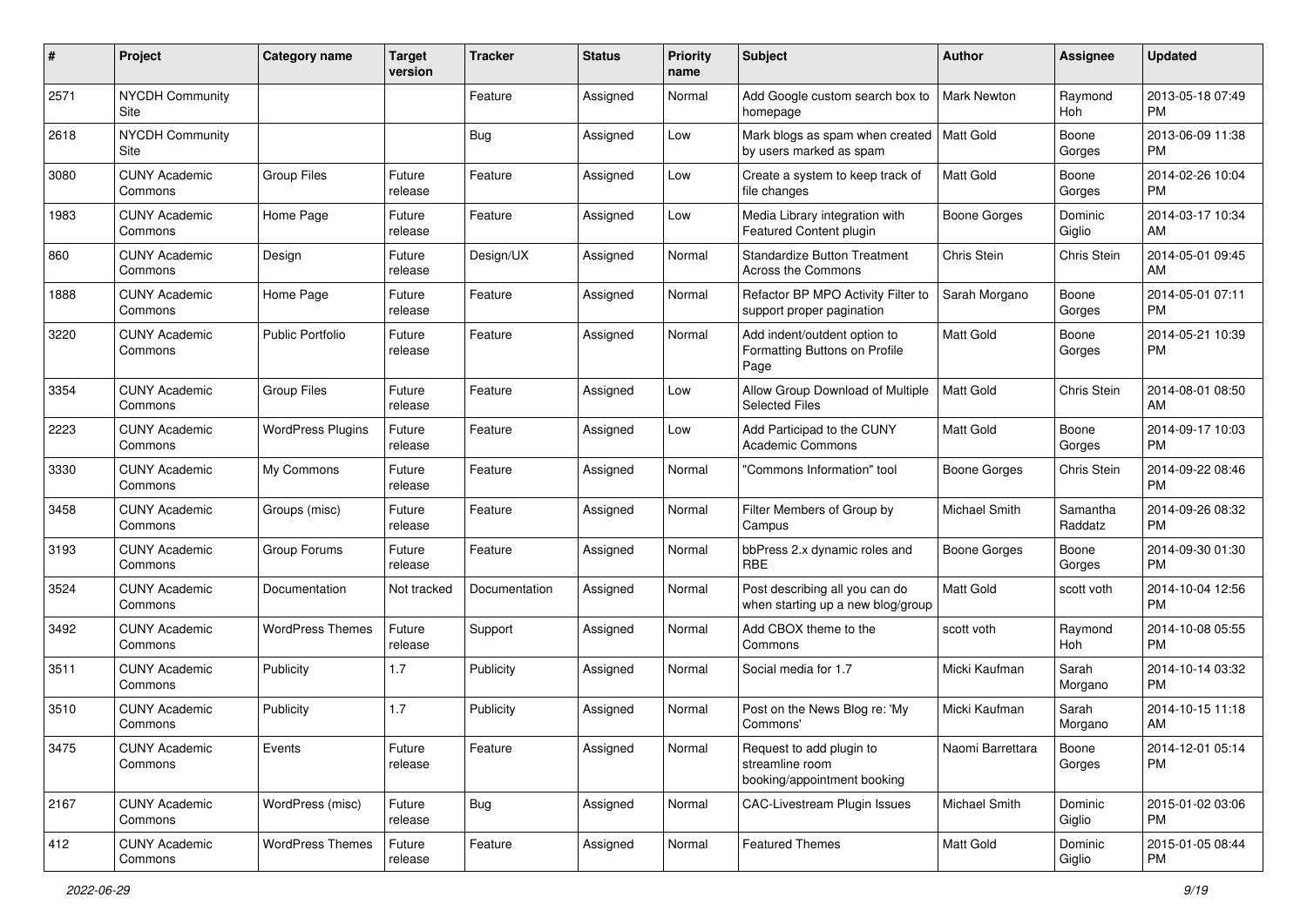| $\#$ | Project                         | <b>Category name</b>     | <b>Target</b><br>version | <b>Tracker</b> | <b>Status</b> | Priority<br>name | <b>Subject</b>                                                      | <b>Author</b>           | <b>Assignee</b>     | <b>Updated</b>                |
|------|---------------------------------|--------------------------|--------------------------|----------------|---------------|------------------|---------------------------------------------------------------------|-------------------------|---------------------|-------------------------------|
| 658  | <b>CUNY Academic</b><br>Commons | <b>WordPress Plugins</b> | Future<br>release        | Feature        | Assigned      | Normal           | Rebulid Sitewide Tag Suggestion                                     | <b>Matt Gold</b>        | Boone<br>Gorges     | 2015-01-05 08:47<br><b>PM</b> |
| 1562 | <b>CUNY Academic</b><br>Commons | <b>WordPress Plugins</b> | Future<br>release        | Feature        | Assigned      | Low              | Play with NYT Collaborative<br><b>Authoring Tool</b>                | <b>Matt Gold</b>        | Boone<br>Gorges     | 2015-01-05 08:47<br><b>PM</b> |
| 2832 | <b>CUNY Academic</b><br>Commons | <b>Public Portfolio</b>  | Future<br>release        | Feature        | Assigned      | Normal           | Improve interface for (not)<br>auto-linking profile fields          | Boone Gorges            | Chris Stein         | 2015-01-05 08:52<br><b>PM</b> |
| 2754 | <b>CUNY Academic</b><br>Commons | Design                   | Future<br>release        | Feature        | Assigned      | Normal           | Determine strategy for CAC logo<br>handling in top header           | Micki Kaufman           | Chris Stein         | 2015-01-05 08:53<br><b>PM</b> |
| 3042 | <b>CUNY Academic</b><br>Commons | <b>Public Portfolio</b>  | Future<br>release        | Feature        | Assigned      | Normal           | Browsing member interests                                           | Matt Gold               | Boone<br>Gorges     | 2015-03-21 09:04<br><b>PM</b> |
| 3759 | <b>CUNY Academic</b><br>Commons | WordPress (misc)         | Future<br>release        | Feature        | Assigned      | Normal           | Review Interface for Adding Users<br>to Blogs                       | <b>Matt Gold</b>        | Boone<br>Gorges     | 2015-03-24 05:52<br><b>PM</b> |
| 3308 | <b>CUNY Academic</b><br>Commons | Group Invitations        | Future<br>release        | Feature        | Assigned      | Normal           | Allow members to rescind group<br>invitations                       | Matt Gold               | Boone<br>Gorges     | 2015-04-01 08:53<br><b>PM</b> |
| 3770 | <b>CUNY Academic</b><br>Commons | Public Portfolio         | Future<br>release        | Feature        | Assigned      | Normal           | Improve Layout/Formatting of<br>Positions Area on Public Portfolios | Matt Gold               | Chris Stein         | 2015-04-01 09:17<br><b>PM</b> |
| 3577 | <b>CUNY Academic</b><br>Commons | My Commons               | Future<br>release        | Design/UX      | Assigned      | Normal           | Replies to items in My Commons                                      | <b>Matt Gold</b>        | Raymond<br>Hoh      | 2015-04-09 05:19<br><b>PM</b> |
| 370  | <b>CUNY Academic</b><br>Commons | Registration             | Future<br>release        | Feature        | Assigned      | High             | <b>Guest Accounts</b>                                               | <b>Matt Gold</b>        | Matt Gold           | 2015-04-09 09:33<br><b>PM</b> |
| 3662 | <b>CUNY Academic</b><br>Commons | <b>SEO</b>               | Future<br>release        | Feature        | Assigned      | Normal           | Duplicate Content/SEO/Google<br>issues                              | Matt Gold               | Raymond<br>Hoh      | 2015-04-13 04:37<br><b>PM</b> |
| 3536 | <b>CUNY Academic</b><br>Commons | My Commons               | Future<br>release        | Feature        | Assigned      | Normal           | Infinite Scroll on My Commons<br>page                               | Matt Gold               | Raymond<br>Hoh      | 2015-04-13 04:42<br><b>PM</b> |
| 4027 | <b>CUNY Academic</b><br>Commons | Commons In A Box         | Not tracked              | Design/UX      | Assigned      | Normal           | Usability review of CBOX update<br>procedures                       | <b>Matt Gold</b>        | Samantha<br>Raddatz | 2015-05-11 06:36<br><b>PM</b> |
| 4053 | <b>CUNY Academic</b><br>Commons | Events                   | Future<br>release        | Feature        | Assigned      | Normal           | Create new tab for past events                                      | Matt Gold               | Boone<br>Gorges     | 2015-05-12 02:10<br><b>PM</b> |
| 4221 | <b>CUNY Academic</b><br>Commons | Group Forums             | Future<br>release        | Design/UX      | Assigned      | Normal           | Add 'Number of Posts' display<br>option to Forum page               | Samantha Raddatz        | Samantha<br>Raddatz | 2015-06-26 02:21<br><b>PM</b> |
| 4238 | <b>CUNY Academic</b><br>Commons | Events                   | Future<br>release        | Feature        | Assigned      | Normal           | Copy Events to Other Groups?                                        | Matt Gold               | Boone<br>Gorges     | 2015-07-02 10:08<br>AM        |
| 4235 | <b>CUNY Academic</b><br>Commons |                          | Not tracked              | Design/UX      | Assigned      | Normal           | Explore user experience around<br>comments on forum topics vs docs  | <b>Matt Gold</b>        | Samantha<br>Raddatz | 2015-07-21 10:23<br>AM        |
| 4404 | <b>CUNY Academic</b><br>Commons | Public Portfolio         | Future<br>release        | Design/UX      | Assigned      | Normal           | Change color of permissions info<br>on portfolio editing interface  | Matt Gold               | Samantha<br>Raddatz | 2015-08-11 05:28<br><b>PM</b> |
| 4388 | CUNY Academic<br>Commons        | WordPress (misc)         | Future<br>release        | Bug            | Assigned      | Normal           | Repeated request for<br>authentication.                             | Alice.Lynn<br>McMichael | Raymond<br>Hoh      | 2015-08-11 07:35<br><b>PM</b> |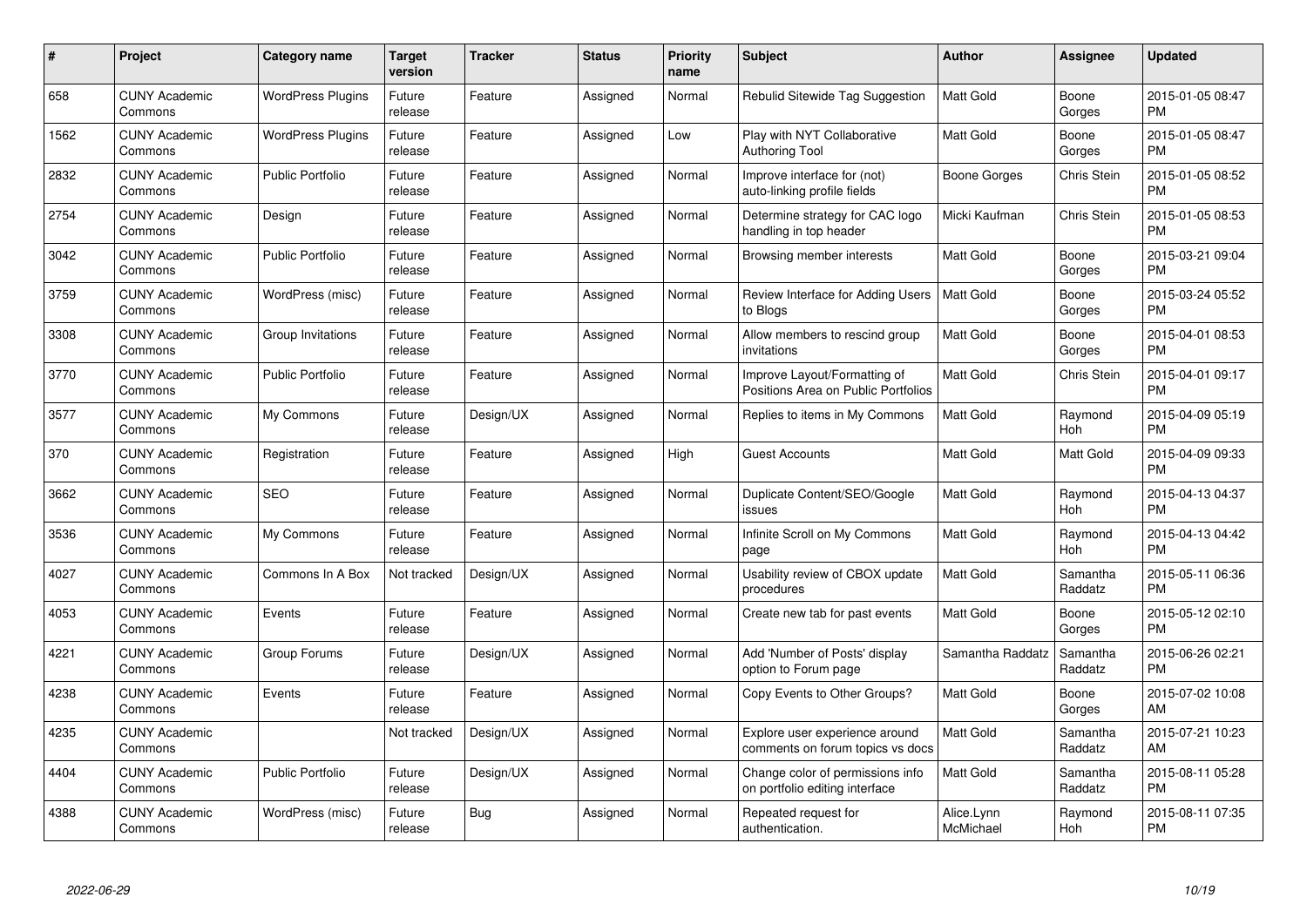| #    | Project                         | <b>Category name</b>       | <b>Target</b><br>version | <b>Tracker</b> | <b>Status</b> | Priority<br>name | <b>Subject</b>                                                                | <b>Author</b>       | <b>Assignee</b>     | <b>Updated</b>                |
|------|---------------------------------|----------------------------|--------------------------|----------------|---------------|------------------|-------------------------------------------------------------------------------|---------------------|---------------------|-------------------------------|
| 4661 | <b>CUNY Academic</b><br>Commons | User Experience            | Future<br>release        | Bug            | Assigned      | Normal           | <b>Simplify Events text</b>                                                   | <b>Matt Gold</b>    | Samantha<br>Raddatz | 2015-10-02 09:06<br>PM.       |
| 3192 | <b>CUNY Academic</b><br>Commons | Group Forums               | Future<br>release        | Feature        | Assigned      | Normal           | Customizable forum views for<br>bbPress 2.x group forums                      | Boone Gorges        | Raymond<br>Hoh      | 2015-11-09 12:47<br><b>PM</b> |
| 3517 | <b>CUNY Academic</b><br>Commons | My Commons                 | Future<br>release        | Feature        | Assigned      | Normal           | Mute/Unmute My Commons<br>updates                                             | Matt Gold           | Raymond<br>Hoh      | 2015-11-09 01:19<br><b>PM</b> |
| 3473 | <b>CUNY Academic</b><br>Commons | User Experience            | Future<br>release        | Feature        | Assigned      | Normal           | Commons profile: Add help info<br>about "Positions" replacing "title"         | Keith Miyake        | Samantha<br>Raddatz | 2015-11-09 02:28<br>PM.       |
| 310  | <b>CUNY Academic</b><br>Commons | BuddyPress (misc)          | Future<br>release        | Feature        | Assigned      | Low              | <b>Friend Request Email</b>                                                   | Matt Gold           | Samantha<br>Raddatz | 2015-11-09 05:08<br><b>PM</b> |
| 618  | <b>CUNY Academic</b><br>Commons | <b>BuddyPress Docs</b>     | Future<br>release        | Feature        | Assigned      | Normal           | BuddyPress Docs: export formats                                               | <b>Boone Gorges</b> | Boone<br>Gorges     | 2015-11-09 05:38<br>PM.       |
| 653  | <b>CUNY Academic</b><br>Commons | Group Blogs                | Future<br>release        | Feature        | Assigned      | Normal           | Redesign Integration of Groups<br>and Blogs                                   | Matt Gold           | Samantha<br>Raddatz | 2015-11-09 05:40<br><b>PM</b> |
| 1422 | <b>CUNY Academic</b><br>Commons | <b>BuddyPress Docs</b>     | Future<br>release        | Feature        | Assigned      | Normal           | Make "created Doc" activity icons<br>non-mini                                 | Boone Gorges        | Boone<br>Gorges     | 2015-11-09 05:48<br>PM.       |
| 1192 | <b>CUNY Academic</b><br>Commons | <b>Group Files</b>         | Future<br>release        | Feature        | Assigned      | Low              | When posting group files, allow<br>users to add a category without<br>saving  | Matt Gold           | Raymond<br>Hoh      | 2015-11-09 05:53<br>PM.       |
| 519  | <b>CUNY Academic</b><br>Commons | <b>BuddyPress Docs</b>     | Future<br>release        | Feature        | Assigned      | Low              | TOC for individual docs - for new<br>BP "wiki-like" plugin                    | scott voth          | Boone<br>Gorges     | 2015-11-09 05:54<br><b>PM</b> |
| 481  | <b>CUNY Academic</b><br>Commons | Groups (misc)              | Future<br>release        | Feature        | Assigned      | Normal           | ability to archive inactive groups<br>and blogs                               | Michael Mandiberg   | Samantha<br>Raddatz | 2015-11-09 05:56<br>PM.       |
| 333  | <b>CUNY Academic</b><br>Commons | <b>Email Notifications</b> | Future<br>release        | Feature        | Assigned      | Low              | Delay Forum Notification Email<br>Delivery Until After Editing Period<br>Ends | Matt Gold           | Raymond<br>Hoh      | 2015-11-09 06:01<br>PM.       |
| 1165 | <b>CUNY Academic</b><br>Commons | <b>Email Invitations</b>   | Future<br>release        | Feature        | Assigned      | Low              | Allow saved lists of invitees under<br>Send Invites                           | Boone Gorges        | Boone<br>Gorges     | 2015-11-09 06:03<br>PM        |
| 2013 | <b>CUNY Academic</b><br>Commons | Public Portfolio           | Future<br>release        | Feature        | Assigned      | Low              | Have Profile Privacy Options show   Matt Gold<br>up only for filled-in fields |                     | Boone<br>Gorges     | 2015-11-09 06:09<br>PM.       |
| 2325 | <b>CUNY Academic</b><br>Commons | BuddyPress (misc)          | Future<br>release        | Feature        | Assigned      | Low              | Profile should have separate fields   local admin<br>for first/last names     |                     | Boone<br>Gorges     | 2015-11-09 06:09<br>PM.       |
| 2610 | <b>CUNY Academic</b><br>Commons | Group Invitations          | Future<br>release        | Feature        | Assigned      | Low              | Request: Custom invitation<br>message to group invites                        | local admin         | Boone<br>Gorges     | 2015-11-09 06:13<br><b>PM</b> |
| 1460 | <b>CUNY Academic</b><br>Commons | Analytics                  | Future<br>release        | Feature        | Assigned      | Normal           | <b>Update System Report</b>                                                   | <b>Brian Foote</b>  | Boone<br>Gorges     | 2015-11-09 06:13<br>PM.       |
| 1744 | <b>CUNY Academic</b><br>Commons | <b>BuddyPress Docs</b>     | Future<br>release        | Feature        | Assigned      | Normal           | Spreadsheet-style Docs                                                        | Boone Gorges        | Boone<br>Gorges     | 2015-11-09 06:13<br><b>PM</b> |
| 2523 | <b>CUNY Academic</b><br>Commons | <b>BuddyPress Docs</b>     | Future<br>release        | Feature        | Assigned      | Normal           | Allow Users to Upload Images to<br>BP Docs                                    | Matt Gold           | Boone<br>Gorges     | 2015-11-09 06:14<br><b>PM</b> |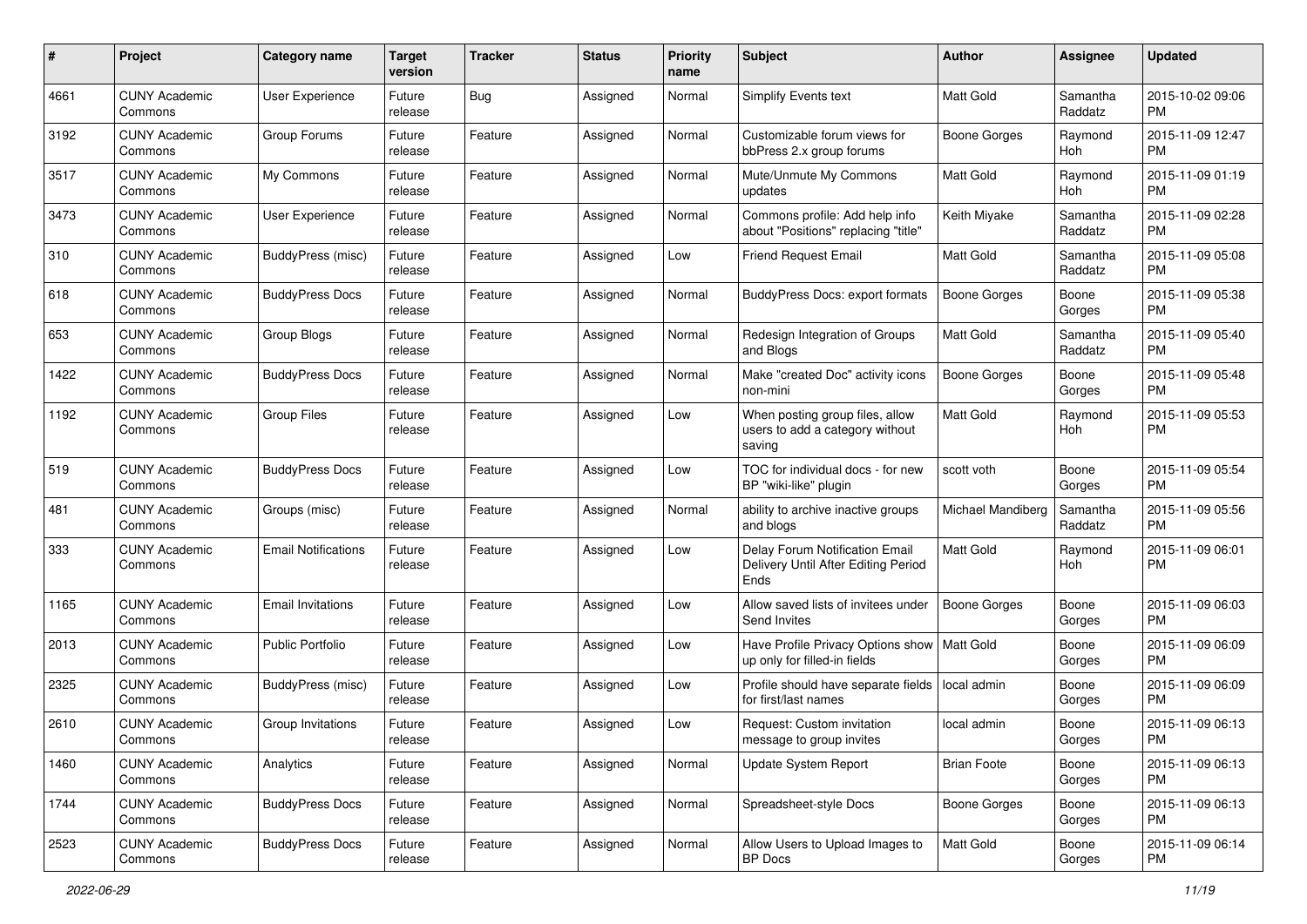| #    | Project                         | <b>Category name</b>           | <b>Target</b><br>version | <b>Tracker</b> | <b>Status</b> | <b>Priority</b><br>name | Subject                                                                            | Author           | Assignee            | <b>Updated</b>                |
|------|---------------------------------|--------------------------------|--------------------------|----------------|---------------|-------------------------|------------------------------------------------------------------------------------|------------------|---------------------|-------------------------------|
| 287  | <b>CUNY Academic</b><br>Commons | WordPress (misc)               | Future<br>release        | Feature        | Assigned      | Normal                  | Create troubleshooting tool for<br>account sign-up                                 | <b>Matt Gold</b> | Boone<br>Gorges     | 2015-11-09 06:17<br><b>PM</b> |
| 497  | <b>CUNY Academic</b><br>Commons | <b>WordPress Plugins</b>       | Future<br>release        | Feature        | Assigned      | Normal                  | Drag and Drop Ordering on<br>Gallery Post Plugin                                   | Matt Gold        | Ron Rennick         | 2015-11-09 06:18<br><b>PM</b> |
| 365  | CUNY Academic<br>Commons        | WordPress (misc)               | Future<br>release        | Feature        | Assigned      | Normal                  | <b>Create Mouseover Tooltips</b><br>throughout Site                                | Matt Gold        | Chris Stein         | 2015-11-09 06:18<br><b>PM</b> |
| 554  | <b>CUNY Academic</b><br>Commons | <b>BuddyPress</b> (misc)       | Future<br>release        | Feature        | Assigned      | Normal                  | Add Trackback notifications to<br>site-wide activity feed                          | <b>Matt Gold</b> | Boone<br>Gorges     | 2015-11-09 06:19<br><b>PM</b> |
| 1105 | <b>CUNY Academic</b><br>Commons | WordPress (misc)               | Future<br>release        | Feature        | Assigned      | Normal                  | Rephrase Blog Privacy Options                                                      | <b>Matt Gold</b> | Samantha<br>Raddatz | 2015-11-09 06:19<br><b>PM</b> |
| 3230 | <b>CUNY Academic</b><br>Commons | Internal Tools and<br>Workflow | Not tracked              | Feature        | Assigned      | High                    | Scripts for quicker<br>provisioning/updating of<br>development environments        | Boone Gorges     | Boone<br>Gorges     | 2016-01-26 04:54<br><b>PM</b> |
| 2175 | <b>CUNY Academic</b><br>Commons | WordPress (misc)               | Not tracked              | Support        | Assigned      | Normal                  | Subscibe 2 vs. Jetpack<br>subscription options                                     | local admin      | Matt Gold           | 2016-01-26 04:58<br><b>PM</b> |
| 5225 | <b>CUNY Academic</b><br>Commons | Registration                   | Future<br>release        | Feature        | Assigned      | Normal                  | On-boarding Issues                                                                 | Luke Waltzer     | Samantha<br>Raddatz | 2016-02-12 02:58<br><b>PM</b> |
| 4070 | <b>CUNY Academic</b><br>Commons | Analytics                      | Not tracked              | Support        | Assigned      | Normal                  | Request for JITP site analytics                                                    | <b>Matt Gold</b> | Seth Persons        | 2016-02-23 03:09<br><b>PM</b> |
| 636  | CUNY Academic<br>Commons        | WordPress (misc)               | Not tracked              | Support        | Assigned      | Normal                  | Create Lynda.com-like Table of<br>Contents for Prospective Tutorial<br>Screencasts | Matt Gold        | scott voth          | 2016-02-23 03:12<br><b>PM</b> |
| 4986 | <b>CUNY Academic</b><br>Commons | <b>ZenDesk</b>                 | Not tracked              | Support        | Assigned      | Normal                  | Prepare documentation for<br>Zendesk re web widget                                 | <b>Matt Gold</b> | Samantha<br>Raddatz | 2016-02-25 03:09<br><b>PM</b> |
| 2666 | <b>CUNY Academic</b><br>Commons | About page                     | Not tracked              | Documentation  | Assigned      | Normal                  | <b>Update About Text</b>                                                           | Chris Stein      | Luke Waltzer        | 2016-03-04 11:19<br>AM        |
| 2612 | <b>CUNY Academic</b><br>Commons |                                | Not tracked              | Publicity      | Assigned      | Normal                  | Pinterest site for the Commons                                                     | local admin      | Sarah<br>Morgano    | 2016-03-04 11:19<br>AM        |
| 4438 | <b>CUNY Academic</b><br>Commons | Events                         | Future<br>release        | <b>Bug</b>     | Assigned      | Normal                  | Events Calendar - Export<br><b>Recurring Events</b>                                | scott voth       | Daniel Jones        | 2016-05-23 04:25<br><b>PM</b> |
| 5691 | <b>CUNY Academic</b><br>Commons | <b>Blogs (BuddyPress)</b>      | Future<br>release        | Bug            | Assigned      | High                    | Differing numbers on Sites display                                                 | Matt Gold        | Raymond<br>Hoh      | 2016-06-13 01:37<br><b>PM</b> |
| 5827 | <b>CUNY Academic</b><br>Commons | <b>Public Portfolio</b>        | Future<br>release        | Bug            | Assigned      | Normal                  | Academic Interests square bracket   scott voth<br>links not working                |                  | Chris Stein         | 2016-08-11 11:59<br>PM        |
| 5955 | <b>CUNY Academic</b><br>Commons | Outreach                       | Future<br>release        | Feature        | Assigned      | Normal                  | Create auto-newsletter for<br>commons members                                      | Matt Gold        | Luke Waltzer        | 2016-08-30 10:34<br>AM        |
| 5268 | <b>CUNY Academic</b><br>Commons | Group Forums                   | Future<br>release        | Bug            | Assigned      | Normal                  | Long-time to post to multiple<br>groups                                            | Luke Waltzer     | Daniel Jones        | 2016-09-07 06:31<br><b>PM</b> |
| 6115 | <b>CUNY Academic</b><br>Commons | Publicity                      | Not tracked              | Feature        | Assigned      | Normal                  | create digital signage for GC                                                      | Matt Gold        | scott voth          | 2016-10-11 10:09<br><b>PM</b> |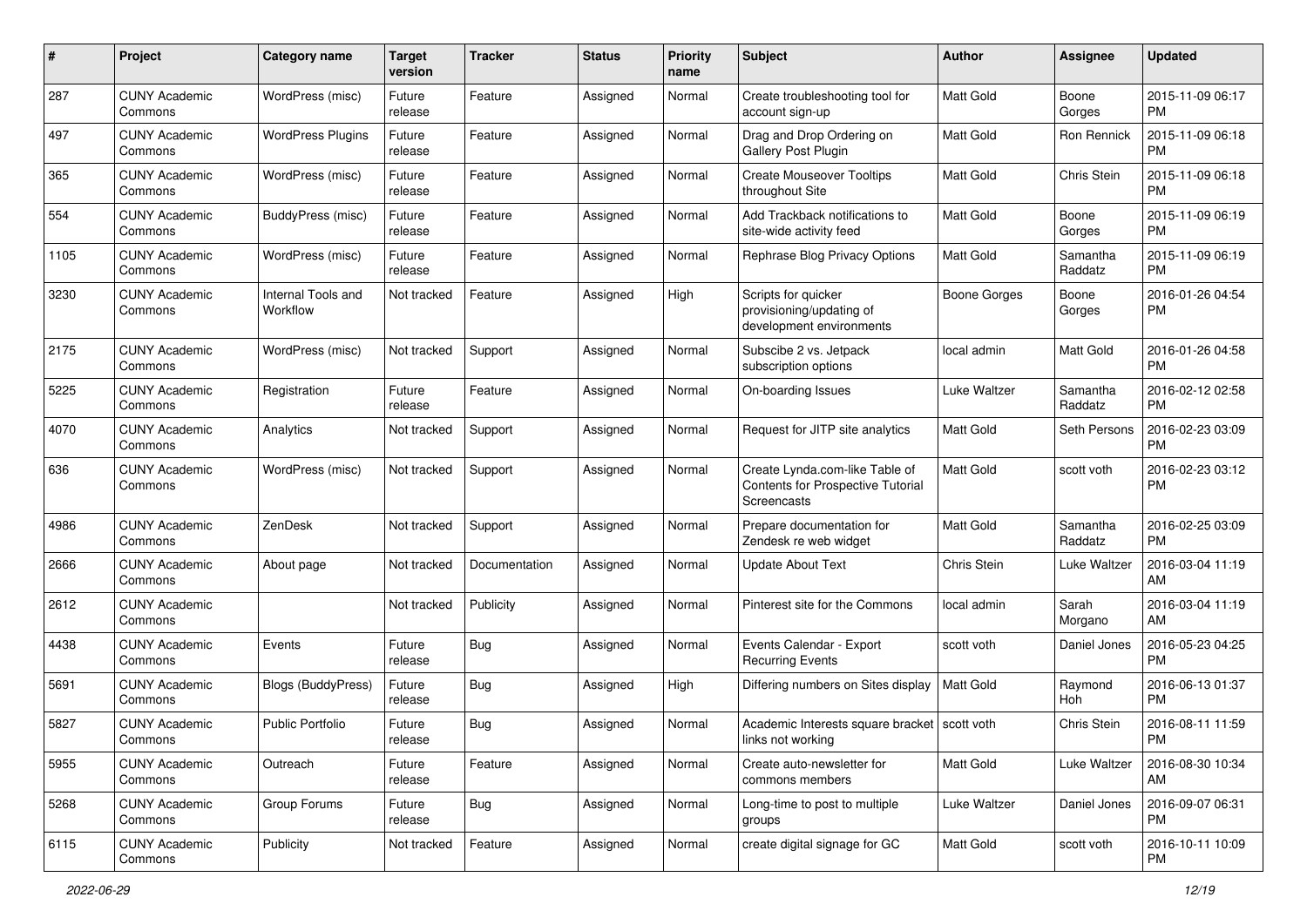| $\#$ | <b>Project</b>                  | Category name            | <b>Target</b><br>version | <b>Tracker</b> | <b>Status</b> | <b>Priority</b><br>name | <b>Subject</b>                                                                        | <b>Author</b>       | Assignee           | <b>Updated</b>                |
|------|---------------------------------|--------------------------|--------------------------|----------------|---------------|-------------------------|---------------------------------------------------------------------------------------|---------------------|--------------------|-------------------------------|
| 5696 | <b>CUNY Academic</b><br>Commons | Events                   | Future<br>release        | Feature        | Assigned      | Normal                  | Events Calendar - display options<br>/ calendar aggregation                           | <b>Matt Gold</b>    | Boone<br>Gorges    | 2016-10-13 11:44<br>AM        |
| 4903 | <b>CUNY Academic</b><br>Commons | Events                   | Future<br>release        | Design/UX      | Assigned      | Normal                  | Improving visual appearance of<br>event calendars                                     | Matt Gold           | Boone<br>Gorges    | 2016-10-13 11:51<br>AM        |
| 2881 | <b>CUNY Academic</b><br>Commons | <b>Public Portfolio</b>  | Future<br>release        | Feature        | Assigned      | Normal                  | Redesign the UX for Profiles                                                          | Chris Stein         | Chris Stein        | 2016-10-13 12:45<br><b>PM</b> |
| 6298 | <b>CUNY Academic</b><br>Commons | User Experience          | Not tracked              | Design/UX      | Assigned      | Normal                  | Examine data from survey                                                              | Matt Gold           | Margaret<br>Galvan | 2016-10-14 12:16<br><b>PM</b> |
| 1417 | <b>CUNY Academic</b><br>Commons | <b>BuddyPress Docs</b>   | Future<br>release        | Feature        | Assigned      | Low                     | <b>Bulk actions for BuddyPress Docs</b>                                               | <b>Boone Gorges</b> | Boone<br>Gorges    | 2016-10-17 10:41<br><b>PM</b> |
| 6392 | <b>CUNY Academic</b><br>Commons | Group Forums             | Future<br>release        | Design/UX      | Assigned      | Low                     | Composition/Preview Panes in<br>Forum Posts                                           | Luke Waltzer        | Paige Dupont       | 2016-10-21 04:26<br><b>PM</b> |
| 5234 | <b>CUNY Academic</b><br>Commons | Membership               | Future<br>release        | Feature        | Assigned      | Normal                  | Write Unconfirmed patch for WP                                                        | Boone Gorges        | Boone<br>Gorges    | 2016-10-24 11:18<br>AM        |
| 3090 | <b>CUNY Academic</b><br>Commons | Twitter page             | Future<br>release        | Feature        | Assigned      | Normal                  | Prevent Retweets from showing<br>up on Commons twitter page                           | <b>Matt Gold</b>    | Tahir Butt         | 2016-10-24 11:31<br>AM        |
| 1423 | <b>CUNY Academic</b><br>Commons | BuddyPress (misc)        | Future<br>release        | Feature        | Assigned      | Low                     | Show an avatar for pingback<br>comment activity items                                 | Boone Gorges        | Tahir Butt         | 2016-10-24 12:03<br><b>PM</b> |
| 6426 | <b>CUNY Academic</b><br>Commons | Spam/Spam<br>Prevention  | Future<br>release        | Feature        | Assigned      | Normal                  | Force captcha on all comments?                                                        | Matt Gold           | <b>Tahir Butt</b>  | 2016-10-24 02:06<br><b>PM</b> |
| 6671 | <b>CUNY Academic</b><br>Commons | Reply By Email           | Not tracked              | Bug            | Assigned      | Normal                  | "Post too often" RBE error<br>message                                                 | Matt Gold           | Raymond<br>Hoh     | 2016-11-11 09:55<br>AM        |
| 6995 | <b>CUNY Academic</b><br>Commons | Home Page                | Not tracked              | Bug            | Assigned      | Normal                  | member filter on homepage not<br>workina                                              | <b>Matt Gold</b>    | Raymond<br>Hoh     | 2016-12-11 09:46<br><b>PM</b> |
| 4980 | <b>CUNY Academic</b><br>Commons | Home Page                | Future<br>release        | Feature        | Assigned      | Normal                  | CAC Featured Content -- Adding<br>Randomization                                       | Matt Gold           | Boone<br>Gorges    | 2016-12-12 03:01<br><b>PM</b> |
| 5316 | <b>CUNY Academic</b><br>Commons | User Experience          | Future<br>release        | Feature        | Assigned      | Normal                  | Prompt user email address<br>updates                                                  | <b>Matt Gold</b>    | Stephen Real       | 2016-12-21 03:30<br><b>PM</b> |
| 7828 | <b>CUNY Academic</b><br>Commons |                          | Not tracked              | Feature        | Assigned      | Normal                  | Theme Assessment 2017                                                                 | Margaret Galvan     | Margaret<br>Galvan | 2017-05-02 10:41<br><b>PM</b> |
| 8078 | <b>CUNY Academic</b><br>Commons | <b>WordPress Plugins</b> | Future<br>release        | System Upgrade | Assigned      | Normal                  | <b>CommentPress Updates</b>                                                           | Margaret Galvan     | Christian<br>Wach  | 2017-05-08 03:49<br><b>PM</b> |
| 8902 | <b>CUNY Academic</b><br>Commons | Design                   | Not tracked              | Feature        | Assigned      | Normal                  | Report back on research on<br><b>BuddyPress themes</b>                                | <b>Matt Gold</b>    | Michael Smith      | 2017-11-10 12:31<br><b>PM</b> |
| 8837 | <b>CUNY Academic</b><br>Commons |                          | Not tracked              | Feature        | Assigned      | Normal                  | Create a form to request info from<br>people requesting premium<br>themes and plugins | <b>Matt Gold</b>    | Marilyn<br>Weber   | 2017-11-14 03:35<br><b>PM</b> |
| 8898 | <b>CUNY Academic</b><br>Commons | Social Paper             | Not tracked              | Feature        | Assigned      | Normal                  | Usage data on docs and social<br>paper                                                | <b>Matt Gold</b>    | Matt Gold          | 2017-11-16 11:32<br>AM        |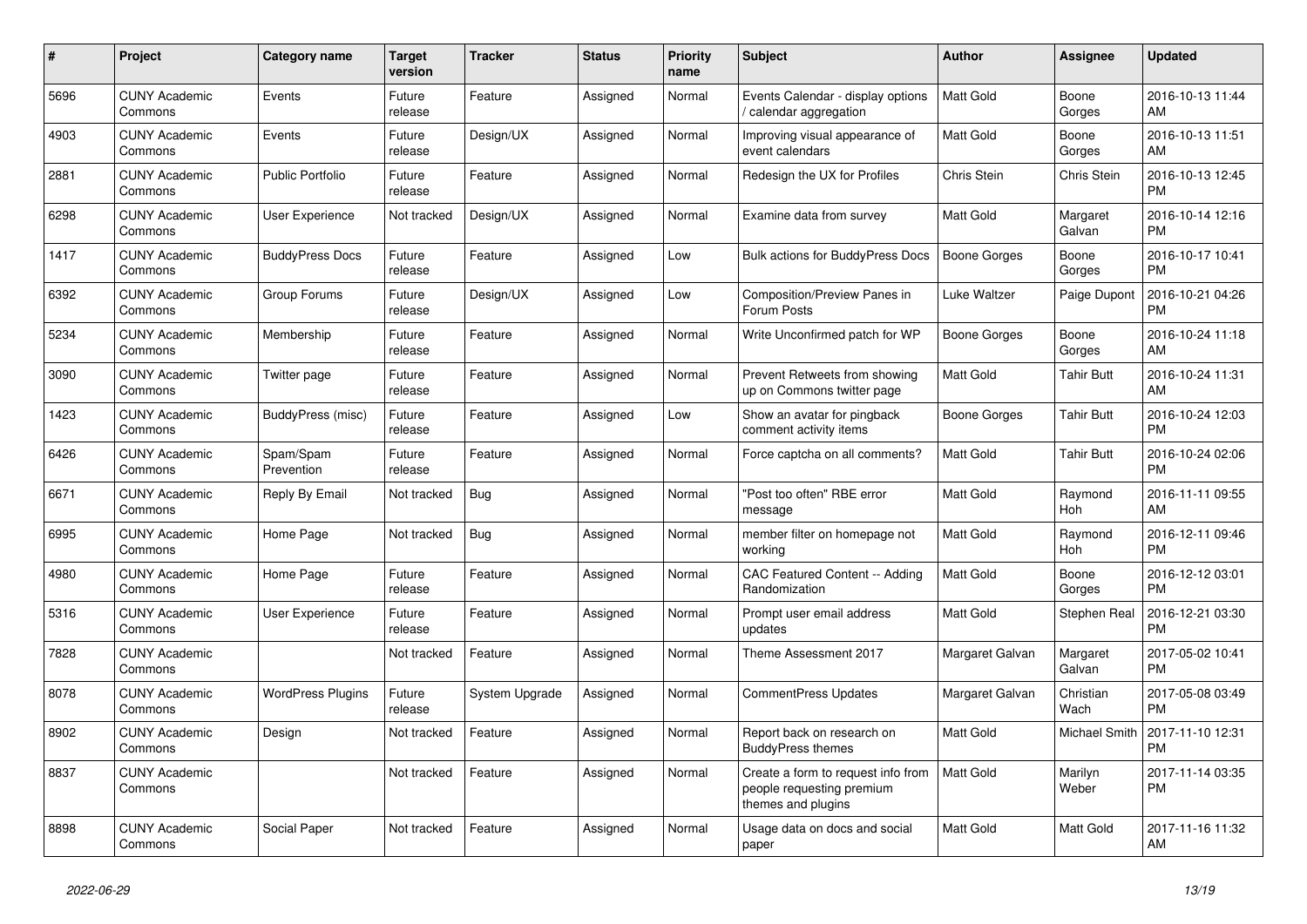| $\#$  | Project                         | <b>Category name</b>      | <b>Target</b><br>version | <b>Tracker</b> | <b>Status</b> | <b>Priority</b><br>name | <b>Subject</b>                                                                             | <b>Author</b>     | <b>Assignee</b>     | <b>Updated</b>                |
|-------|---------------------------------|---------------------------|--------------------------|----------------|---------------|-------------------------|--------------------------------------------------------------------------------------------|-------------------|---------------------|-------------------------------|
| 8976  | <b>CUNY Academic</b><br>Commons | Reply By Email            | Not tracked              | Feature        | Assigned      | Normal                  | Package RBE new topics posting?                                                            | l Matt Gold       | Raymond<br>Hoh      | 2017-12-04 02:34<br><b>PM</b> |
| 8992  | <b>NYCDH Community</b><br>Site  |                           |                          | Bug            | Assigned      | Normal                  | Multiple RBE error reports                                                                 | <b>Matt Gold</b>  | Raymond<br>Hoh      | 2017-12-11 05:43<br><b>PM</b> |
| 9015  | <b>CUNY Academic</b><br>Commons | Groups (misc)             | Not tracked              | Outreach       | Assigned      | Normal                  | Email group admins the email<br>addresses of their groups                                  | Matt Gold         | Matt Gold           | 2018-01-02 09:54<br>AM        |
| 3768  | <b>CUNY Academic</b><br>Commons | <b>Public Portfolio</b>   | Future<br>release        | Feature        | Assigned      | Normal                  | Institutions/Past positions on<br>public portfolios                                        | Matt Gold         | Boone<br>Gorges     | 2018-04-23 10:44<br>AM        |
| 9835  | <b>CUNY Academic</b><br>Commons | Group Forums              | Future<br>release        | Bug            | Assigned      | Normal                  | add a "like" function?                                                                     | Marilyn Weber     | Erik Trainer        | 2018-06-05 01:49<br><b>PM</b> |
| 9895  | <b>CUNY Academic</b><br>Commons | Onboarding                | Future<br>release        | Feature        | Assigned      | Normal                  | Add "Accept Invitation"<br>link/button/function to Group<br>and/or Site invitation emails? | Luke Waltzer      | Boone<br>Gorges     | 2018-06-07 12:42<br><b>PM</b> |
| 9941  | <b>CUNY Academic</b><br>Commons | Wiki                      | Not tracked              | Support        | Assigned      | Normal                  | Wiki functionality                                                                         | Matt Gold         | Boone<br>Gorges     | 2018-06-26 10:57<br>AM        |
| 10368 | <b>CUNY Academic</b><br>Commons |                           | Future<br>release        | Feature        | Assigned      | Normal                  | Use ORCID data to populate<br>academic profile page                                        | Stephen Francoeur | Boone<br>Gorges     | 2018-09-25 01:53<br><b>PM</b> |
| 9028  | <b>CUNY Academic</b><br>Commons | Onboarding                | Future<br>release        | Feature        | Assigned      | Normal                  | suggest groups to new members<br>during the registration process                           | Matt Gold         | Chris Stein         | 2018-10-24 12:34<br><b>PM</b> |
| 10659 | <b>CUNY Academic</b><br>Commons | Group Forums              | Future<br>release        | Feature        | Assigned      | Normal                  | Post to multiple groups via email                                                          | <b>Matt Gold</b>  | Raymond<br>Hoh      | 2018-11-15 12:54<br>AM        |
| 5016  | <b>CUNY Academic</b><br>Commons | Events                    | Future<br>release        | Feature        | Assigned      | Low                     | Allow comments to be posted on<br>events                                                   | Matt Gold         | Raymond<br>Hoh      | 2019-03-01 02:23<br><b>PM</b> |
| 8666  | <b>CUNY Academic</b><br>Commons | Teaching                  | Not tracked              | Documentation  | Assigned      | Normal                  | Create Teaching on the Commons<br>Resource Page                                            | l Matt Gold       | Laurie Hurson       | 2019-09-23 03:16<br><b>PM</b> |
| 11517 | <b>CUNY Academic</b><br>Commons |                           | Not tracked              | Feature        | Assigned      | Normal                  | wp-accessibility plugin should not<br>strip 'target="_blank"' by default                   | Boone Gorges      | Laurie Hurson       | 2019-09-24 09:57<br>AM        |
| 11519 | <b>CUNY Academic</b><br>Commons |                           | Not tracked              | Support        | Assigned      | Normal                  | comment option not appearing                                                               | Marilyn Weber     |                     | 2019-09-24 10:28<br>AM        |
| 8836  | <b>CUNY Academic</b><br>Commons | <b>Blogs (BuddyPress)</b> | Future<br>release        | Feature        | Assigned      | Normal                  | Redesign site launch process                                                               | Matt Gold         | Boone<br>Gorges     | 2019-10-03 02:49<br><b>PM</b> |
| 5581  | <b>CUNY Academic</b><br>Commons | Analytics                 | Future<br>release        | Feature        | Assigned      | Normal                  | Explore alternatives to Google<br>Analytics                                                | Matt Gold         | Valerie<br>Townsend | 2020-04-17 03:12<br><b>PM</b> |
| 3002  | <b>CUNY Academic</b><br>Commons | Search                    | Future<br>release        | Feature        | Assigned      | Normal                  | Overhaul CAC search by using<br>external search appliance                                  | Boone Gorges      | Boone<br>Gorges     | 2020-07-15 03:05<br><b>PM</b> |
| 12436 | <b>CUNY Academic</b><br>Commons |                           | Not tracked              | Bug            | Assigned      | Normal                  | Nightly system downtime                                                                    | Boone Gorges      |                     | 2020-08-01 09:30<br>AM        |
| 8900  | <b>CUNY Academic</b><br>Commons | Accessibility             | Future<br>release        | Feature        | Assigned      | Normal                  | Look into tools to enforce<br>accessibility in WP environment                              | Matt Gold         | Boone<br>Gorges     | 2022-04-26 11:59<br>AM        |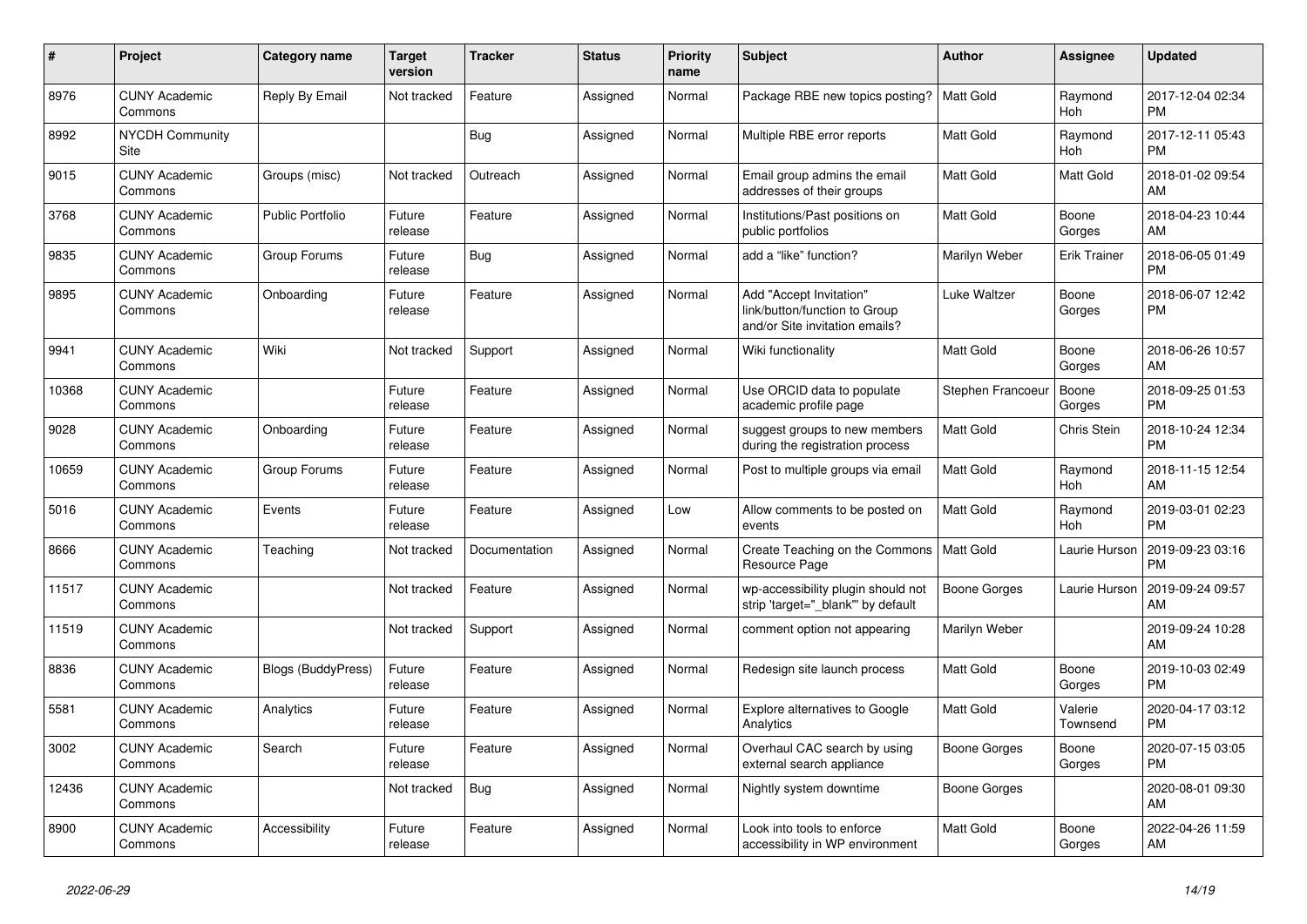| #     | Project                         | <b>Category name</b>       | <b>Target</b><br>version | <b>Tracker</b> | <b>Status</b>        | <b>Priority</b><br>name | <b>Subject</b>                                                     | <b>Author</b>      | <b>Assignee</b>     | <b>Updated</b>                |
|-------|---------------------------------|----------------------------|--------------------------|----------------|----------------------|-------------------------|--------------------------------------------------------------------|--------------------|---------------------|-------------------------------|
| 8901  | <b>CUNY Academic</b><br>Commons | Accessibility              | Future<br>release        | Feature        | Assigned             | Normal                  | Theme analysis for accessibility                                   | <b>Matt Gold</b>   | Boone<br>Gorges     | 2022-04-26 11:59<br>AM        |
| 15604 | <b>CUNY Academic</b><br>Commons | <b>Email Notifications</b> | Future<br>release        | Feature        | Assigned             | Normal                  | <b>Restructure Commons Group</b><br><b>Digest Email Messages</b>   | <b>Matt Gold</b>   | Boone<br>Gorges     | 2022-05-26 10:45<br>AM        |
| 13946 | <b>CUNY Academic</b><br>Commons | <b>WordPress Plugins</b>   | 2.1.0                    | Support        | Assigned             | Normal                  | <b>Custom Embed handler For</b><br>OneDrive files                  | scott voth         | Raymond<br>Hoh      | 2022-05-26 10:46<br>AM        |
| 2576  | <b>NYCDH Community</b><br>Site  |                            |                          | Bug            | Hold                 | Low                     | Test Next Button in Javascript<br><b>Tutorial Under Activities</b> | <b>Mark Newton</b> | Alex Gil            | 2013-05-18 02:55<br><b>PM</b> |
| 3939  | <b>CUNY Academic</b><br>Commons | <b>WordPress Plugins</b>   | Future<br>release        | <b>Bug</b>     | Hold                 | Normal                  | Activity stream support for<br>Co-Authors Plus plugin              | Raymond Hoh        | Raymond<br>Hoh      | 2015-11-09 06:13<br><b>PM</b> |
| 3369  | <b>CUNY Academic</b><br>Commons | Reply By Email             | Not tracked              | Outreach       | Hold                 | Normal                  | Release reply by email to WP<br>plugin directory                   | Matt Gold          | Raymond<br>Hoh      | 2016-03-01 12:46<br><b>PM</b> |
| 8756  | <b>CUNY Academic</b><br>Commons | Group Blogs                | Future<br>release        | Feature        | Hold                 | Normal                  | Connect multiple blogs to one<br>group?                            | <b>Matt Gold</b>   | Boone<br>Gorges     | 2017-09-30 10:42<br>AM        |
| 9060  | <b>CUNY Academic</b><br>Commons | Commons In A Box           | Not tracked              | Bug            | Hold                 | Normal                  | Problems with CBox image library<br>/ upload                       | Lisa Rhody         | Raymond<br>Hoh      | 2018-01-10 03:26<br><b>PM</b> |
| 8991  | <b>CUNY Academic</b><br>Commons | Reply By Email             | Not tracked              | Bug            | Hold                 | Normal                  | RBE duplicate email message<br>issue                               | <b>Matt Gold</b>   | Raymond<br>Hoh      | 2018-02-18 08:53<br><b>PM</b> |
| 11848 | <b>CUNY Academic</b><br>Commons |                            | Not tracked              | Support        | Hold                 | Normal                  | a Dean of Faculty wants to share<br>a large file                   | Marilyn Weber      |                     | 2019-09-24 08:44<br>AM        |
| 13912 | <b>CUNY Academic</b><br>Commons |                            | Not tracked              | Feature        | Hold                 | Low                     | posting "missed schedule"                                          | Marilyn Weber      |                     | 2021-02-23 10:46<br>AM        |
| 14113 | <b>CUNY Academic</b><br>Commons | WordPress (misc)           | Future<br>release        | Bug            | Hold                 | Normal                  | Block Editor Not Working on this<br>page - Json error              | scott voth         | Boone<br>Gorges     | 2021-03-05 11:01<br>AM        |
| 16092 | <b>CUNY Academic</b><br>Commons |                            | Future<br>release        | Feature        | Hold                 | Normal                  | Don't show main site in Site<br>search results                     | Boone Gorges       | Boone<br>Gorges     | 2022-05-17 03:12<br><b>PM</b> |
| 2573  | <b>NYCDH Community</b><br>Site  |                            |                          | Feature        | Reporter<br>Feedback | Normal                  | Add dh_nyc twitter list feed to site                               | <b>Mark Newton</b> | Matt Gold           | 2013-05-16 11:42<br><b>PM</b> |
| 1456  | <b>CUNY Academic</b><br>Commons | Group Invitations          | Future<br>release        | Feature        | Reporter<br>Feedback | Low                     | Invite to Group Button from Profile<br>Field                       | Matt Gold          | Samantha<br>Raddatz | 2015-11-09 05:59<br><b>PM</b> |
| 5317  | <b>CUNY Academic</b><br>Commons | Group Blogs                | Not tracked              | <b>Bug</b>     | Reporter<br>Feedback | Normal                  | Notifications of New Post Didn't<br>Come                           | Luke Waltzer       | Samantha<br>Raddatz | 2016-03-21 10:41<br><b>PM</b> |
| 6014  | <b>CUNY Academic</b><br>Commons | Publicity                  | Future<br>release        | Publicity      | Reporter<br>Feedback | Normal                  | Google search listing                                              | <b>Matt Gold</b>   | Boone<br>Gorges     | 2016-09-21 03:48<br><b>PM</b> |
| 5826  | <b>CUNY Academic</b><br>Commons | <b>WordPress Plugins</b>   | Future<br>release        | Support        | Reporter<br>Feedback | Normal                  | <b>Remove Subscription Options</b><br>plugin from directory        | Sarah Morgano      | Sarah<br>Morgano    | 2016-10-21 04:14<br><b>PM</b> |
| 6644  | <b>CUNY Academic</b><br>Commons |                            | Not tracked              | Bug            | Reporter<br>Feedback | High                    | White Screen at Login Pge                                          | Luke Waltzer       | Raymond<br>Hoh      | 2016-11-21 10:34<br><b>PM</b> |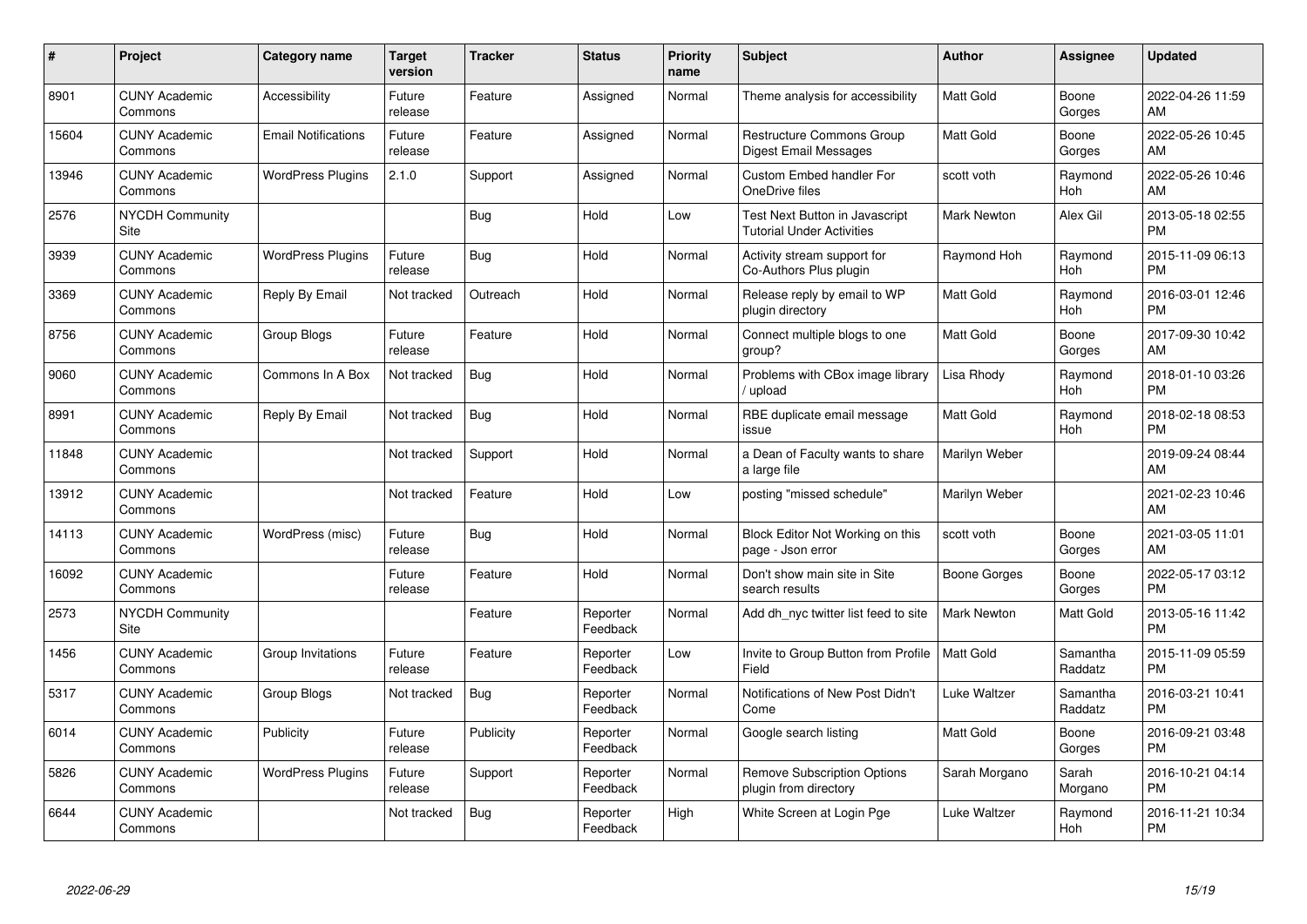| #     | <b>Project</b>                  | Category name              | <b>Target</b><br>version | <b>Tracker</b> | <b>Status</b>        | <b>Priority</b><br>name | <b>Subject</b>                                                                                  | <b>Author</b>           | Assignee        | <b>Updated</b>                |
|-------|---------------------------------|----------------------------|--------------------------|----------------|----------------------|-------------------------|-------------------------------------------------------------------------------------------------|-------------------------|-----------------|-------------------------------|
| 6356  | <b>CUNY Academic</b><br>Commons | <b>WordPress Plugins</b>   | Future<br>release        | Bug            | Reporter<br>Feedback | Low                     | Should Subscribe2 be<br>deprecated?                                                             | Luke Waltzer            |                 | 2017-03-20 12:20<br><b>PM</b> |
| 8675  | <b>CUNY Academic</b><br>Commons | User Onboarding            | Future<br>release        | Bug            | Reporter<br>Feedback | Low                     | Add new User search screen calls<br>for the input of email address but<br>doesn't work with one | Paul Hebert             | Boone<br>Gorges | 2017-10-11 11:17<br>AM        |
| 9211  | <b>CUNY Academic</b><br>Commons | <b>WordPress Plugins</b>   | Future<br>release        | Support        | Reporter<br>Feedback | Normal                  | Auto-Role Setting in Forum Plugin<br>Causing Some Confusion                                     | Luke Waltzer            | Boone<br>Gorges | 2018-03-13 11:44<br>AM        |
| 9207  | <b>CUNY Academic</b><br>Commons |                            | Future<br>release        | Support        | Reporter<br>Feedback | Normal                  | display dashboards made in<br>Tableau?                                                          | Marilyn Weber           | Boone<br>Gorges | 2018-04-10 10:42<br>AM        |
| 9515  | <b>CUNY Academic</b><br>Commons | <b>WordPress Plugins</b>   | Not tracked              | <b>Bug</b>     | Reporter<br>Feedback | Normal                  | Text to Speech plugin - "More<br>Slowly" checkbox not working                                   | scott voth              | Boone<br>Gorges | 2018-06-13 02:26<br><b>PM</b> |
| 10040 | <b>CUNY Academic</b><br>Commons | WordPress (misc)           | Not tracked              | <b>Bug</b>     | Reporter<br>Feedback | Normal                  | User doesn't see full list of themes                                                            | <b>Matt Gold</b>        | Boone<br>Gorges | 2018-07-25 10:12<br>AM        |
| 9979  | <b>CUNY Academic</b><br>Commons | <b>Email Notifications</b> | Not tracked              | <b>Bug</b>     | Reporter<br>Feedback | Normal                  | Reports of slow email activation<br>emails                                                      | <b>Matt Gold</b>        | Boone<br>Gorges | 2018-08-29 09:40<br><b>PM</b> |
| 10262 | <b>CUNY Academic</b><br>Commons |                            | Not tracked              | <b>Bug</b>     | Reporter<br>Feedback | Normal                  | Newsletter Plugin: Broken Image<br>at Bottom of All Newsletters                                 | Mark Webb               | Raymond<br>Hoh  | 2018-08-30 05:17<br><b>PM</b> |
| 9947  | <b>CUNY Academic</b><br>Commons | <b>WordPress Plugins</b>   | Future<br>release        | Feature        | Reporter<br>Feedback | Normal                  | Install H5P quiz plugin                                                                         | Matt Gold               | Boone<br>Gorges | 2018-09-11 11:01<br>AM        |
| 9289  | <b>CUNY Academic</b><br>Commons | <b>WordPress Plugins</b>   | Future<br>release        | Bug            | Reporter<br>Feedback | Normal                  | Email Users Plugin                                                                              | Laurie Hurson           | Boone<br>Gorges | 2018-10-24 12:34<br><b>PM</b> |
| 10657 | <b>CUNY Academic</b><br>Commons |                            | Not tracked              | Support        | Reporter<br>Feedback | Normal                  | child theme problems                                                                            | Marilyn Weber           |                 | 2018-11-08 01:19<br><b>PM</b> |
| 10769 | <b>CUNY Academic</b><br>Commons | <b>WordPress Themes</b>    | Not tracked              | <b>Bug</b>     | Reporter<br>Feedback | Normal                  | 2011 Theme Sidebar                                                                              | Mark Webb               |                 | 2018-12-04 04:09<br><b>PM</b> |
| 10982 | <b>CUNY Academic</b><br>Commons | Domain Mapping             | Not tracked              | Support        | Reporter<br>Feedback | Normal                  | <b>CNAME</b> question                                                                           | scott voth              |                 | 2019-01-22 04:29<br><b>PM</b> |
| 11077 | <b>CUNY Academic</b><br>Commons | Events                     | Not tracked              | Feature        | Reporter<br>Feedback | Normal                  | Show event category description<br>in event list view                                           | Raffi<br>Khatchadourian |                 | 2019-02-12 10:38<br><b>PM</b> |
| 11131 | <b>CUNY Academic</b><br>Commons |                            | Future<br>release        | Feature        | Reporter<br>Feedback | Normal                  | Image Annotation Plugins                                                                        | Laurie Hurson           |                 | 2019-02-26 11:33<br>AM        |
| 11120 | <b>CUNY Academic</b><br>Commons | <b>WordPress Plugins</b>   | Not tracked              | Bug            | Reporter<br>Feedback | Normal                  | Events Manager Events Not<br>Showing Up                                                         | Mark Webb               |                 | 2019-02-27 04:10<br><b>PM</b> |
| 1544  | <b>CUNY Academic</b><br>Commons | Groups (misc)              | Future<br>release        | Feature        | Reporter<br>Feedback | Normal                  | Group Filtering and Sorting                                                                     | <b>Matt Gold</b>        | Chris Stein     | 2019-03-01 02:25<br><b>PM</b> |
| 11149 | <b>CUNY Academic</b><br>Commons |                            | Not tracked              | Support        | Reporter<br>Feedback | Normal                  | comments getting blocked                                                                        | Marilyn Weber           | Raymond<br>Hoh  | 2019-03-26 11:40<br>AM        |
| 11449 | <b>CUNY Academic</b><br>Commons | WordPress - Media          | Not tracked              | Support        | Reporter<br>Feedback | Normal                  | Cloning Media Library for JITP<br>from Staging to Production Site                               | <b>Patrick DeDauw</b>   | Boone<br>Gorges | 2019-05-13 12:00<br><b>PM</b> |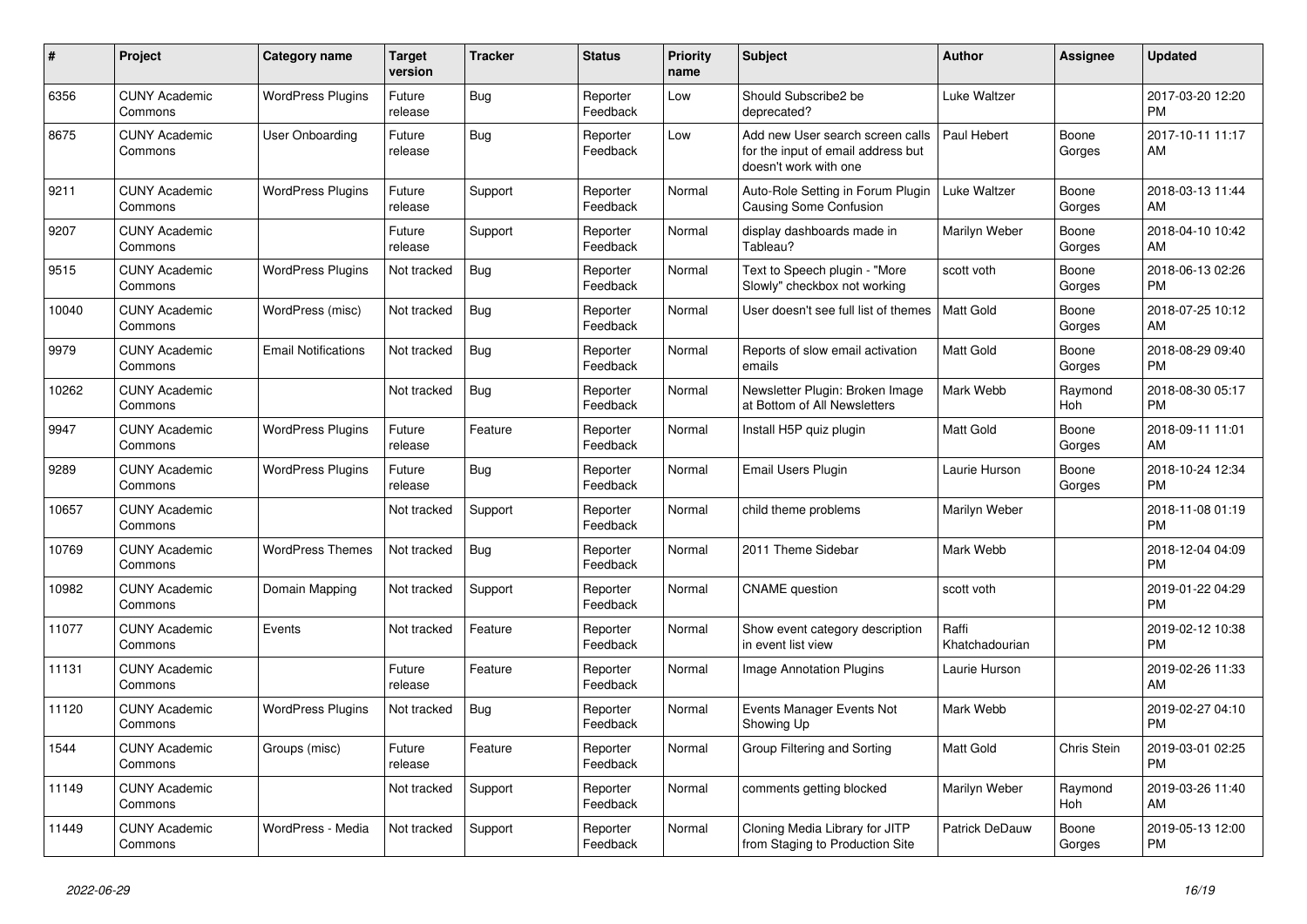| #     | Project                         | <b>Category name</b>       | <b>Target</b><br>version | <b>Tracker</b> | <b>Status</b>        | <b>Priority</b><br>name | <b>Subject</b>                                                                                | <b>Author</b>        | <b>Assignee</b> | <b>Updated</b>                |
|-------|---------------------------------|----------------------------|--------------------------|----------------|----------------------|-------------------------|-----------------------------------------------------------------------------------------------|----------------------|-----------------|-------------------------------|
| 11386 | <b>CUNY Academic</b><br>Commons | WordPress - Media          | Not tracked              | Support        | Reporter<br>Feedback | Normal                  | disappearing images                                                                           | scott voth           | Boone<br>Gorges | 2019-05-14 10:32<br>AM        |
| 11415 | <b>CUNY Academic</b><br>Commons | <b>WordPress Plugins</b>   | Not tracked              | Bug            | Reporter<br>Feedback | Normal                  | <b>Blog Subscriptions in Jetpack</b>                                                          | Laurie Hurson        |                 | 2019-05-14 10:34<br>AM        |
| 11509 | <b>CUNY Academic</b><br>Commons |                            | Not tracked              | Support        | Reporter<br>Feedback | Normal                  | deleted Page causing a Menu<br>problem?                                                       | Marilyn Weber        |                 | 2019-06-04 09:54<br>AM        |
| 11556 | <b>CUNY Academic</b><br>Commons | Courses                    | Not tracked              | <b>Bug</b>     | Reporter<br>Feedback | Normal                  | Instructor name given in course<br>listing                                                    | Tom Harbison         |                 | 2019-06-25 04:12<br><b>PM</b> |
| 11493 | <b>CUNY Academic</b><br>Commons | Domain Mapping             | Not tracked              | Support        | Reporter<br>Feedback | Normal                  | Domain Mapping Request - Talia<br>Schaffer                                                    | scott voth           | Matt Gold       | 2019-08-06 08:39<br>AM        |
| 11771 | <b>CUNY Academic</b><br>Commons |                            | Not tracked              | Support        | Reporter<br>Feedback | Normal                  | post displays in sections                                                                     | Marilyn Weber        |                 | 2019-08-20 10:34<br>AM        |
| 11787 | <b>CUNY Academic</b><br>Commons |                            | Not tracked              | Support        | Reporter<br>Feedback | Normal                  | automated comments notifications<br>on ZenDesk                                                | Marilyn Weber        |                 | 2019-08-26 06:18<br><b>PM</b> |
| 10678 | <b>CUNY Academic</b><br>Commons |                            | Not tracked              | Bug            | Reporter<br>Feedback | High                    | Newsletter Plugin Not Sending<br><b>Out Newsletters</b>                                       | Mark Webb            | Boone<br>Gorges | 2019-09-16 09:38<br><b>PM</b> |
| 10273 | <b>CUNY Academic</b><br>Commons | Registration               | Not tracked              | Support        | Reporter<br>Feedback | Normal                  | users combining CF and campus<br>address                                                      | Marilyn Weber        |                 | 2019-09-18 10:58<br>AM        |
| 11788 | <b>CUNY Academic</b><br>Commons | <b>WordPress Plugins</b>   | Future<br>release        | Support        | Reporter<br>Feedback | Normal                  | Plugin Request - Browse Aloud                                                                 | scott voth           |                 | 2019-09-24 08:42<br>AM        |
| 12004 | <b>CUNY Academic</b><br>Commons |                            | Not tracked              | Support        | Reporter<br>Feedback | Normal                  | Notifications for spam blog<br>comments                                                       | Gina Cherry          | Raymond<br>Hoh  | 2019-11-01 12:05<br><b>PM</b> |
| 11945 | <b>CUNY Academic</b><br>Commons | Reckoning                  | Future<br>release        | Feature        | Reporter<br>Feedback | Normal                  | Add Comments bubble to<br>Reckoning views                                                     | Boone Gorges         | Boone<br>Gorges | 2019-11-12 05:14<br><b>PM</b> |
| 11971 | <b>CUNY Academic</b><br>Commons | <b>Email Notifications</b> | Future<br>release        | <b>Bug</b>     | Reporter<br>Feedback | Low                     | Pictures obscured in emailed post<br>notifications                                            | <b>Marilyn Weber</b> | Raymond<br>Hoh  | 2019-11-21 01:14<br><b>PM</b> |
| 12198 | <b>CUNY Academic</b><br>Commons |                            | Not tracked              | Bug            | Reporter<br>Feedback | Normal                  | Duplicate listing in My Sites                                                                 | Tom Harbison         |                 | 2019-12-09 05:50<br><b>PM</b> |
| 12350 | <b>CUNY Academic</b><br>Commons | <b>Blogs (BuddyPress)</b>  | Not tracked              | Support        | Reporter<br>Feedback | Normal                  | URL creation problem                                                                          | Marilyn Weber        |                 | 2020-02-03 11:27<br>AM        |
| 12360 | <b>CUNY Academic</b><br>Commons | <b>WordPress Themes</b>    | Not tracked              | <b>Bug</b>     | Reporter<br>Feedback | Normal                  | site just says "DANTE We are<br>currently in maintenance mode,<br>please check back shortly." | Marilyn Weber        |                 | 2020-02-04 12:13<br><b>PM</b> |
| 12484 | <b>CUNY Academic</b><br>Commons |                            | Not tracked              | Support        | Reporter<br>Feedback | Normal                  | Sign up Code for COIL Course<br>starting in March                                             | Laurie Hurson        | Matt Gold       | 2020-03-02 02:26<br><b>PM</b> |
| 12446 | <b>CUNY Academic</b><br>Commons | Groups (misc)              | Future<br>release        | Feature        | Reporter<br>Feedback | Normal                  | Toggle default site to group forum<br>posting                                                 | Laurie Hurson        | Laurie Hurson   | 2020-03-10 11:57<br>AM        |
| 12741 | <b>CUNY Academic</b><br>Commons | <b>WordPress Plugins</b>   | Not tracked              | Support        | Reporter<br>Feedback | Normal                  | <b>Tableau Public Viz Block</b>                                                               | Marilyn Weber        | Raymond<br>Hoh  | 2020-05-12 11:00<br>AM        |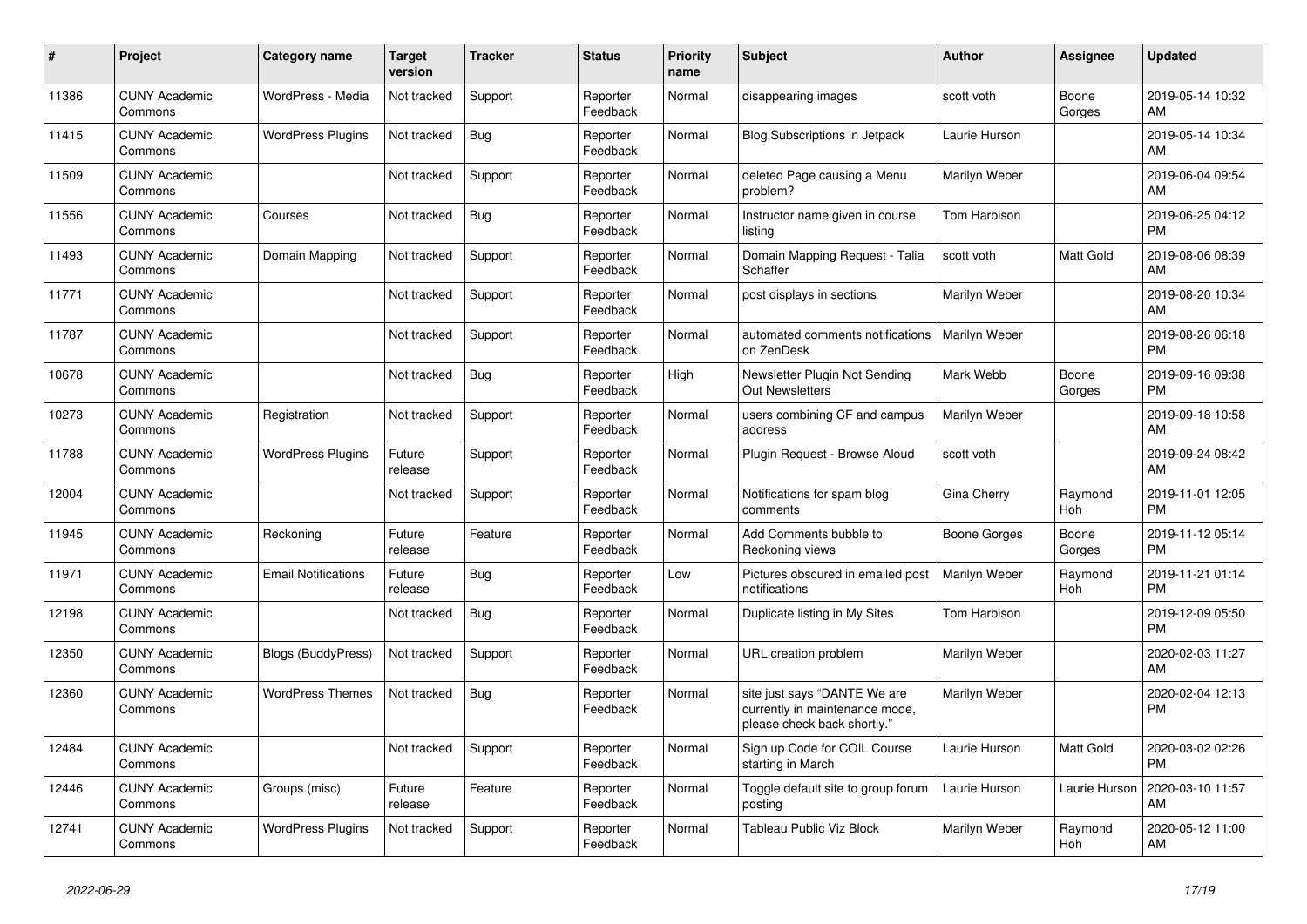| #     | Project                         | Category name     | <b>Target</b><br>version | <b>Tracker</b> | <b>Status</b>        | <b>Priority</b><br>name | <b>Subject</b>                                                       | <b>Author</b>           | Assignee        | <b>Updated</b>                |
|-------|---------------------------------|-------------------|--------------------------|----------------|----------------------|-------------------------|----------------------------------------------------------------------|-------------------------|-----------------|-------------------------------|
| 13034 | <b>CUNY Academic</b><br>Commons |                   | Not tracked              | Support        | Reporter<br>Feedback | Normal                  | a site is asking people to join the<br>Commons to get a download     | Marilyn Weber           |                 | 2020-07-12 07:23<br><b>AM</b> |
| 13255 | <b>CUNY Academic</b><br>Commons |                   | Not tracked              | Support        | Reporter<br>Feedback | Normal                  | Accessibility problems                                               | Marilyn Weber           |                 | 2020-09-01 05:48<br><b>PM</b> |
| 13328 | <b>CUNY Academic</b><br>Commons | Group Forums      | Not tracked              | Bug            | Reporter<br>Feedback | Normal                  | cross-posting in two related<br>groups                               | Marilyn Weber           | Raymond<br>Hoh  | 2020-09-15 10:39<br><b>PM</b> |
| 7115  | <b>CUNY Academic</b><br>Commons | Groups (misc)     | Future<br>release        | Feature        | Reporter<br>Feedback | Normal                  | make licensing info clear during<br>group creation                   | <b>Matt Gold</b>        | Raymond<br>Hoh  | 2020-12-08 11:32<br>AM        |
| 13975 | <b>CUNY Academic</b><br>Commons | Social Paper      | Not tracked              | Support        | Reporter<br>Feedback | Normal                  | can't approve comments on Social<br>Paper paper                      | Marilyn Weber           |                 | 2021-02-12 09:33<br><b>AM</b> |
| 14074 | <b>CUNY Academic</b><br>Commons | WordPress (misc)  | Not tracked              | Support        | Reporter<br>Feedback | Normal                  | page password protection problem                                     | Marilyn Weber           |                 | 2021-03-02 11:03<br>AM        |
| 14398 | <b>CUNY Academic</b><br>Commons |                   | Not tracked              | Support        | Reporter<br>Feedback | Normal                  | Events plug-in notification problem                                  | Marilyn Weber           |                 | 2021-05-11 11:21<br>AM        |
| 14483 | <b>CUNY Academic</b><br>Commons | WordPress - Media | Not tracked              | Bug            | Reporter<br>Feedback | Normal                  | <b>Wordpress PDF Embed Stopped</b><br>Working after JITP Media Clone | Patrick DeDauw          | Boone<br>Gorges | 2021-05-20 01:51<br><b>PM</b> |
| 14538 | <b>CUNY Academic</b><br>Commons |                   | Not tracked              | Support        | Reporter<br>Feedback | Normal                  | <b>Weebly To Commons</b>                                             | Laurie Hurson           |                 | 2021-09-14 10:47<br>AM        |
| 14629 | <b>CUNY Academic</b><br>Commons |                   | Not tracked              | Bug            | Reporter<br>Feedback | Normal                  | Possible Post Order Bug?                                             | <b>Syelle Graves</b>    |                 | 2021-09-14 10:47<br>AM        |
| 14784 | <b>CUNY Academic</b><br>Commons |                   |                          | Support        | Reporter<br>Feedback | Normal                  | User report of logo problem when<br>using Customizer theme           | Marilyn Weber           |                 | 2021-09-17 10:25<br>AM        |
| 14842 | <b>CUNY Academic</b><br>Commons |                   | Not tracked              | Support        | Reporter<br>Feedback | Normal                  | Question about widgets and block<br>editor                           | Gina Cherry             |                 | 2021-10-06 03:01<br><b>PM</b> |
| 14900 | <b>CUNY Academic</b><br>Commons |                   | Not tracked              | Support        | Reporter<br>Feedback | Normal                  | previous theme?                                                      | Marilyn Weber           |                 | 2021-10-25 10:31<br>AM        |
| 14983 | <b>CUNY Academic</b><br>Commons | WordPress (misc)  | Not tracked              | Support        | Reporter<br>Feedback | Normal                  | "Read More" tag not working                                          | Rebecca Krisel          | Raymond<br>Hoh  | 2021-11-23 01:17<br><b>PM</b> |
| 14504 | <b>CUNY Academic</b><br>Commons |                   | Not tracked              | Publicity      | Reporter<br>Feedback | Normal                  | Adding showcases to home page<br>menu                                | Laurie Hurson           | Boone<br>Gorges | 2022-01-19 03:26<br><b>PM</b> |
| 15260 | <b>CUNY Academic</b><br>Commons |                   |                          | Support        | Reporter<br>Feedback | Normal                  | Diacritical markings   European<br><b>Stages</b>                     | Marilyn Weber           |                 | 2022-02-04 08:16<br>AM        |
| 15242 | <b>CUNY Academic</b><br>Commons | Performance       | Not tracked              | Bug            | Reporter<br>Feedback | Normal                  | Slugist site                                                         | Raffi<br>Khatchadourian | Boone<br>Gorges | 2022-02-07 11:14<br>AM        |
| 15176 | <b>CUNY Academic</b><br>Commons |                   | Not tracked              | Support        | Reporter<br>Feedback | Normal                  | Archiving Q Writing & Old<br>Wordpress Sites on the Commons          | Laurie Hurson           |                 | 2022-02-08 10:28<br>AM        |
| 15370 | <b>CUNY Academic</b><br>Commons |                   |                          | Support        | Reporter<br>Feedback | Normal                  | All-in-One Event Calendar?                                           | Marilyn Weber           |                 | 2022-02-17 11:03<br>AM        |